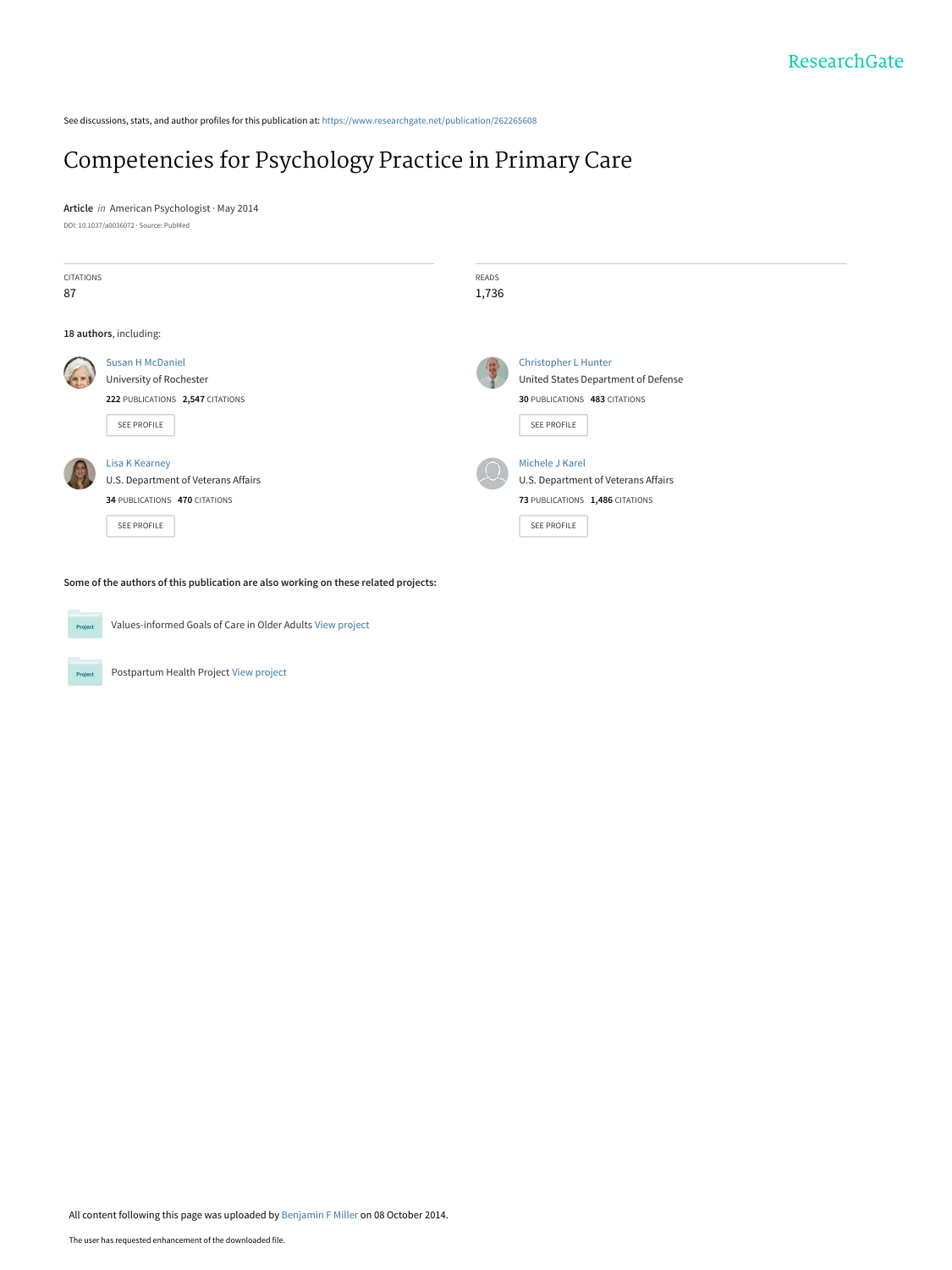# Competencies for Psychology Practice in Primary Care

| Susan H. McDaniel        | University of Rochester Medical Center                                                                                                                    |
|--------------------------|-----------------------------------------------------------------------------------------------------------------------------------------------------------|
| Catherine L. Grus        | American Psychological Association                                                                                                                        |
| Barbara A. Cubic         | Eastern Virginia Medical School                                                                                                                           |
| Christopher L. Hunter    | Defense Health Agency, Falls Church, Virginia                                                                                                             |
| Lisa K. Kearney          | Veterans Health Administration, Department of Veterans<br>Affairs Central Office, Washington, DC, and<br>University of Texas Health Science Center at San |
|                          | Antonio                                                                                                                                                   |
| Catherine C. Schuman     | <b>Harvard Medical School</b>                                                                                                                             |
| Michele J. Karel         | Department of Veterans Affairs Central Office,<br>Washington, DC                                                                                          |
| Rodger S. Kessler        | Vermont College of Medicine                                                                                                                               |
| Kevin T. Larkin          | West Virginia University                                                                                                                                  |
| Stephen McCutcheon       | Veterans Affairs Puget Sound Health Care System,<br>Seattle, Washington                                                                                   |
| Benjamin F. Miller       | University of Colorado Denver School of Medicine                                                                                                          |
| Justin Nash              | Brown University and Memorial Hospital of Rhode<br>Island, Pawtucket, Rhode Island                                                                        |
| Sara H. Qualls           | University of Colorado, Colorado Springs                                                                                                                  |
| Kathryn Sanders Connolly | Veterans Affairs Connecticut Healthcare System, West<br>Haven, Connecticut, and Yale University School of<br>Medicine                                     |
| Terry Stancin            | MetroHealth Medical Center, Cleveland, Ohio, and Case<br>Western Reserve University School of Medicine                                                    |
| Annette L. Stanton       |                                                                                                                                                           |
| Lynne A. Sturm           | University of California, Los Angeles<br>Indiana University School of Medicine                                                                            |
| Suzanne Bennett Johnson  |                                                                                                                                                           |
|                          | Florida State University College of Medicine                                                                                                              |

*This article reports on the outcome of a presidential initiative of 2012 American Psychological Association President Suzanne Bennett Johnson to delineate competencies for primary care (PC) psychology in six broad domains: science, systems, professionalism, relationships, application, and education. Essential knowledge, skills, and attitudes are described for each PC psychology competency. Two behavioral examples are provided to illustrate each competency. Clinical vignettes demonstrate the competencies in action. Delineation of these competencies is intended to inform education, practice, and research in PC psychology and efforts to further develop team-based competencies in PC.*

*Keywords:* primary care, competence, education and training

**T**he majority of people in the United States seek and receive care for mental health problems, substance use disorders, and health behavior problems in primary care (PC). They present with these problems as unique diagnoses and as part of other comorbid illnesses. As such, PC practices are addressing the biopsychosocial needs of their patients by including psychologists as interdisciplinary team members in their provision of integrated PC. Research shows this type of integrated primary care

(see [Table 1](#page-3-0) for a definition) is associated with improved outcomes for both health and mental health problems [\(But](#page-19-0)[ler et al., 2008;](#page-19-0) [Unützer, Schoenbaum, Druss, & Katon,](#page-21-0) [2006\)](#page-21-0). Although PC psychology has been an area of focus over the past few decades, there is no generally accepted articulation of the competencies psychologists need to work effectively in PC medical settings.

*Editor's note.* This article is one of 11 in the May–June 2014 *American Psychologist* "Primary Care and Psychology" special issue. Susan H. McDaniel, PhD, and Frank V. deGruy III, MD, MSFM, provided the scholarly lead for the special issue. The articles are the products of collaborations between psychologist and primary care physician authors.

*Authors' note.* The authors of this article are the members of the Interorganizational Work Group on Competencies for Primary Care Psychology Practice. Except for the first six authors and the last author, the order of authorship is alphabetical.

Susan H. McDaniel, PhD, Institute for the Family, Department of Psychiatry, and Department of Family Medicine, University of Rochester Medical Center; Catherine L. Grus, PhD, Education Directorate, American Psychological Association, Washington, DC; Barbara A. Cubic, PhD, Department of Family Medicine, Eastern Virginia Medical School; Christopher L. Hunter, PhD, ABPP, Patient-Centered Medical Home Branch, Clinical Support Division, Defense Health Agency, Falls Church, Virginia; Lisa K. Kearney, PhD, Office of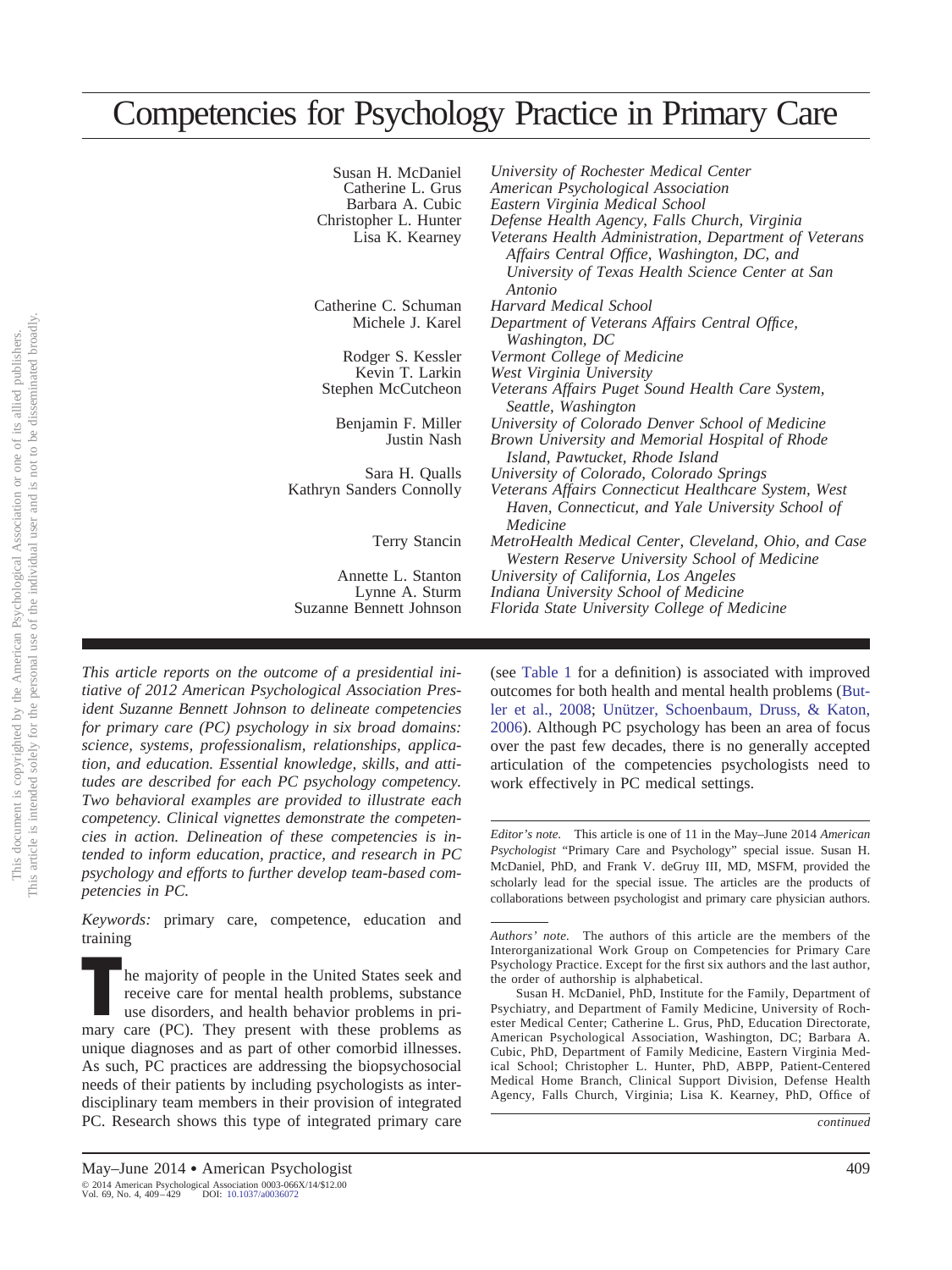*As a psychologist working in integrated primary care, Dr. Adams enjoys her position at a PC clinic that provides care across the life cycle from pediatrics to geriatrics using an integrated model. Today her day began with a consult for a patient who overuses medical services for vague complaints of pain, followed by one for a patient with asthma who seeks help only during crises. Next, Dr. Adams counseled several patients who screened as "at risk" for depression. Then she presented a "Lunch & Learn" session for clinic staff on multimodal interventions for childhood obesity, which was followed by supervision sessions with psychology trainees in integrated PC along with family medicine and pediatric residents. Mid-afternoon, she attended a meeting of the Continuous Quality Improvement team and then a meeting to discuss quality benchmarks for patients with diabetes. Dr. Adams ended her day by treating an anxious undocumented immigrant mother with many fears about taking her child for evaluation for possible autism.*

This article reports on the outcome of an American Psychological Association (APA) presidential initiative to articulate the competencies needed for the practice of PC psychology as illustrated in the preceding vignette describing a day in the life of "Dr. Adams."

Integrated PC is now emerging as the foundation for the evolving health care system in the United States. PC embraces a biopsychosocial approach to health and illness [\(Engel, 1977\)](#page-20-0) and recognizes the complexity of addressing all dimensions of health and illness [\(Dickin](#page-20-1)[son & Miller, 2010\)](#page-20-1). This can result in psychologists and other health professionals working with PC physicians and nurse practitioners in a collaborative, coordinated effort to deliver services as diverse as health promotion, nutrition, acute care, chronic disease management, and mental health [\(Croghan & Brown, 2010;](#page-20-2) [Collins, Hew](#page-20-3)[son, Munger, & Wade, 2010\)](#page-20-3). Changes in current health policy and financing models will require all disciplines, including psychology, to reconfigure their core competencies to include distinct attitudes, knowledge, and skills needed in new service systems [\(Brown Levey,](#page-19-1) [Miller, & DeGruy, 2012\)](#page-19-1).

The central focus of this article is to synthesize extant literature on PC psychology competencies and describe the skills needed to practice in the rapidly changing PC setting, a new practice environment for many psychologists. These competencies are critical for trainees beginning in PC and for those who transition from traditional mental health treatment settings, which differ vastly in goals for care, intervention structure and method, referral structure, and documentation style and requirements [\(Runyan, Fonseca, Meyer, Oordt, & Tal](#page-21-1)[cott, 2003\)](#page-21-1). We start with background information on the competency movement in professional psychology and describe the history of PC psychology competencies. Then we turn to our process in developing these competencies, a definition of terms, the competencies themselves in six clusters, and a discussion of the use of these clusters. Throughout, we use examples to illustrate the use of the PC psychology competencies in clinical practice.

# **Competency-Based Education and Training in Professional Psychology**

Competency-based education and training is not a new idea, but like PC psychology, it has generated increased interest in recent years. The use of competency models by psychologists to promote business effectiveness in organizational settings dates back several decades [\(Derven,](#page-20-4) [2008\)](#page-20-4). [McClelland \(1973\),](#page-20-5) who is often credited as the originator of this approach, described competence as *the knowledge, skills, and attitudes for high performance*. A competency-based approach focuses on the measurement of outcomes that relate to actual performance and uses outcome assessment data to provide feedback to guide additional training needs and professional development. Such an approach is ideally suited to education and training programs and represents a shift in emphasis from a focus on a core curriculum designed to meet predetermined learning objectives during specified durations of training to a focus on the assessment of competency-defined student learning outcomes [\(Nelson, 2007;](#page-20-6) [Roberts, Borden, Chris](#page-21-2)[tiansen, & Lopez, 2005\)](#page-21-2), that is, the competencies needed for the practice of one's profession. Empirical studies of competency models are rare but are beginning to emerge [\(J. M. Taylor, Neimeyer, Zemansky, & Rothke, 2011\)](#page-21-3).

Several seminal initiatives specific to competencybased education and training in professional psychology have occurred in the past decades and have been detailed in a number of publications [\(Fouad & Grus, in press\)](#page-20-7). Most recently, the competency benchmarks model articulates developmental descriptors of the competencies for three levels in the education and training sequence and provides

Correspondence concerning this article should be addressed to Susan H. McDaniel, Department of Family Medicine, University of Rochester Medical Center, 777 S. Clinton Avenue, Rochester, NY 14620. E-mail: [susanh2\\_mcdaniel@urmc.rochester.edu](mailto:susanh2_mcdaniel@urmc.rochester.edu)

Mental Health Operations, Veterans Health Administration, Department of Veterans Affairs Central Office, Washington, DC, and Department of Psychiatry, University of Texas Health Science Center at San Antonio; Catherine C. Schuman, PhD, Division of Psychology in the Department of Psychiatry, Harvard Medical School; Michele J. Karel, PhD, Office of Mental Health Services, Department of Veterans Affairs Central Office, Washington, DC; Rodger S. Kessler, PhD, ABPP, Department of Family Medicine, Vermont College of Medicine; Kevin T. Larkin, PhD, Department of Psychology, West Virginia University; Stephen McCutcheon, PhD, Veterans Affairs Puget Sound Health Care System, Seattle, Washington; Benjamin F. Miller, PsyD, Department of Family Medicine, University of Colorado Denver School of Medicine; Justin Nash, PhD, Department of Family Medicine, Brown University, and Memorial Hospital of Rhode Island, Pawtucket, Rhode Island; Sara H. Qualls, PhD, Department of Psychology, University of Colorado, Colorado Springs; Kathryn Sanders Connolly, PhD, Psychology Service, Veterans Affairs Connecticut Healthcare System, West Haven, Connecticut, and Department of Psychiatry, Yale University School of Medicine; Terry Stancin, PhD, Division of Child and Adolescent Psychiatry and Psychology, MetroHealth Medical Center, Cleveland, Ohio, and Case Western Reserve University School of Medicine; Annette L. Stanton, PhD, Department of Psychology, University of California, Los Angeles; Lynne A. Sturm, PhD, Department of Pediatrics, Indiana University School of Medicine; Suzanne Bennett Johnson, PhD, ABPP, Department of Medical Humanities and Social Sciences, Florida State University College of Medicine.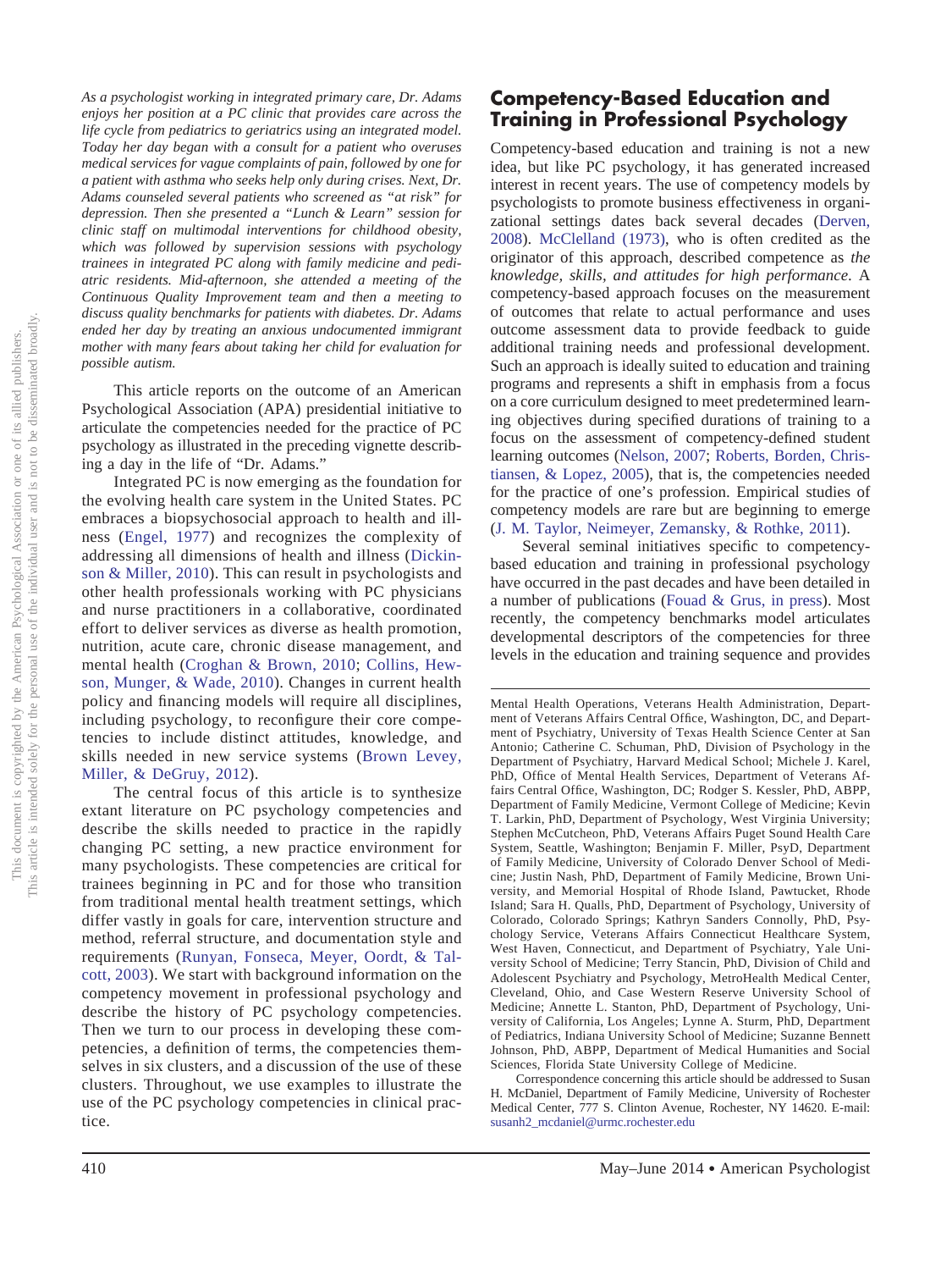#### <span id="page-3-0"></span>**Table 1** *Definitions of Key Terms*

| Deminions or Ney Terms                   |                                                                                                                                                                                                                                                                                                                                                                                                                                                                                                                                                                                                                                                          |
|------------------------------------------|----------------------------------------------------------------------------------------------------------------------------------------------------------------------------------------------------------------------------------------------------------------------------------------------------------------------------------------------------------------------------------------------------------------------------------------------------------------------------------------------------------------------------------------------------------------------------------------------------------------------------------------------------------|
| Term                                     | Definition                                                                                                                                                                                                                                                                                                                                                                                                                                                                                                                                                                                                                                               |
| Accountable care<br>organization (ACO)   | "A group of health care providers who give coordinated care, chronic disease management, and<br>thereby improve the quality of care patients get. The organization's payment is tied to<br>achieving health care quality goals and outcomes that result in cost savings" (U.S. Department<br>of Health and Human Services, n.d.).                                                                                                                                                                                                                                                                                                                        |
| Care management                          | Specific type of service, often disease specific (e.g., depression, congestive heart failure)<br>whereby a behavioral health clinician, usually a nurse or social worker, provides early<br>assessment and intervention, care facilitation, and ongoing follow-up (see, e.g., Belnap et al.,<br>2006).                                                                                                                                                                                                                                                                                                                                                   |
| Co-located care                          | Behavioral health (BH) and primary care (PC) providers (i.e., physicians, nurse practitioners)<br>delivering care in the same practice but without a common framework or practice to integrate<br>that care (Peek & the National Integration Academy Council, 2013).                                                                                                                                                                                                                                                                                                                                                                                     |
| Collaborative care                       | An overarching term that describes partnering among clinicians (e.g., behavioral health and<br>primary care) and patients and families over time that results in a shared treatment plan for<br>patients.                                                                                                                                                                                                                                                                                                                                                                                                                                                |
| Comprehensive care                       | An important principle of primary care, in which clinicians "are accountable for meeting the<br>large majority of each patient's physical and mental health needs" (Agency for Healthcare<br>Research and Quality, n.d.).                                                                                                                                                                                                                                                                                                                                                                                                                                |
| Coordinated care                         | Behavioral health providers and primary care physicians practice separately within their<br>respective systems. Information regarding mutual patients is exchanged as needed, and<br>collaboration is limited outside of the initial referral (Blount, 2003).                                                                                                                                                                                                                                                                                                                                                                                            |
| Health and behavior<br>codes             | "Billing codes designed to capture behavioral services provided to patients to address physical<br>health problems There are six health and behavior codes, two for assessment procedures<br>and four that reflect intervention services" (American Psychological Association Practice<br>Organization, 2005, para. 1).                                                                                                                                                                                                                                                                                                                                  |
| Health care (or medical)<br>neighborhood | The health care neighborhood is defined as a patient-centered health (or medical) home and the<br>constellation of other clinicians and teams providing health care services to patients and<br>families within it, along with community and social service organizations and state and local<br>public health agencies (adapted from E. F. Taylor, Lake, Nysenbaum, Peterson, & Meyers,<br>$2011$ .                                                                                                                                                                                                                                                     |
| Integrated care                          | Tightly integrated on-site teamwork with unified care plan. Often connotes organizational<br>integration as well, perhaps involving social and other services (Blount, 2003; Blount et al.,<br>2007).                                                                                                                                                                                                                                                                                                                                                                                                                                                    |
| Integration                              | Care that results from a practice team of primary care and behavioral health clinicians, working<br>together with patients and families, using a systematic and cost-effective approach to provide<br>patient-centered care for a defined population. This care may address mental health, substance<br>abuse conditions, health behaviors (including their contribution to chronic medical illnesses), life<br>stressors and crises, stress-related physical symptoms, and ineffective patterns of health care<br>utilization (Peek & the National Integration Academy Council, 2013).                                                                  |
| Integrated primary care                  | Combines medical and behavioral health services for the spectrum of problems that patients bring<br>to primary medical care. Because most patients in primary care have a physical ailment<br>affected by stress, problems maintaining healthy lifestyles, or a psychological disorder, it is<br>clinically effective and cost-effective to make behavioral health providers part of primary care.<br>Patients can feel that for any problem they bring, they have come to the right place. Teamwork<br>of mental health and medical providers is an embodiment of the biopsychosocial model (Peek<br>& the National Integration Academy Council, 2013). |
| Primary behavioral<br>health care        | "Recent term for the new relationships emerging between specialty mental health services and<br>primary care Primary behavioral health care refers to at least three related but distinct<br>activities: (1) behavioral health care delivered by primary care clinicians, (2) specialty<br>behavioral health care delivered in the primary care setting, and (3) innovative programs that<br>integrate elements of primary care and specialty behavioral health care into new formats"<br>(Sabin & Borus, 2001, p. 159).                                                                                                                                 |

# *(table continues)*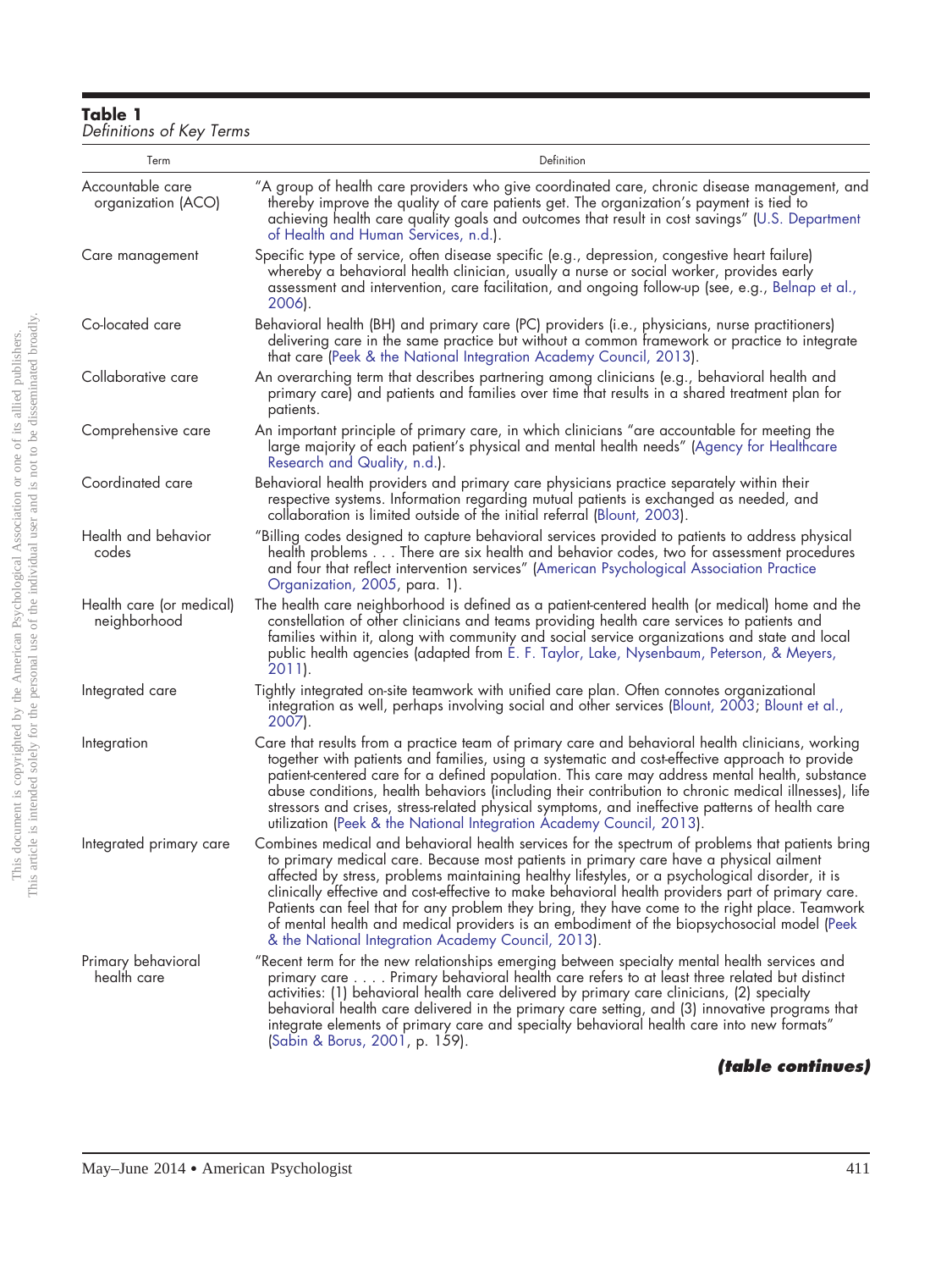| Term                                             | Definition                                                                                                                                                                                                                                                                                                                                                                                                                       |
|--------------------------------------------------|----------------------------------------------------------------------------------------------------------------------------------------------------------------------------------------------------------------------------------------------------------------------------------------------------------------------------------------------------------------------------------------------------------------------------------|
| Patient-centered                                 | "Care that is respectful of and responsive to individual patient preferences, needs, and values<br>and ensurfest that patient values guide all clinical decisions" (Institute of Medicine, 2001, p.<br>40)                                                                                                                                                                                                                       |
| Patient-centered medical<br>(health) home (PCMH) | The patient-centered medical home is not simply a place but refers to an organizational model to<br>deliver the core functions of primary care, including: patient-centered, comprehensive,<br>coordinated care, access, quality and safety (adapted from American Academy of Family<br>Physicians, American Academy of Pediatrics, American College of Physicians, & American<br>Osteopathic Association, 2007).                |
| Population based care                            | "A population health perspective encompasses the ability to assess the health needs of a specific<br>population; implement and evaluate interventions to improve the health of that population; and<br>provide care for individual patients in the context of the culture, health status, and health needs<br>of the populations of which that patient is a member" (Association of American Medical<br>Colleges, 1999, p. 138). |

examples of attainment of the competencies in behavioral terms, called behavioral anchors [\(Fouad et al., 2009\)](#page-20-8). This model was initially derived from the consensus efforts of a 32-member working conference convened by APA and was then revised based on substantive input from individuals and groups within professional psychology. The benchmark competencies were updated in 2011 to reflect 16 core competencies within six overarching clusters [\(Hatcher et](#page-20-9) [al., 2013\)](#page-20-9): science, systems, professionalism, relationships, application, and education. This latter structure was adopted for the PC psychology competencies outlined in this article. The PC psychology competencies presented in this article are consistent with general competency models in professional psychology and health service psychology [\(Fouad et al., 2009;](#page-20-8) [Hatcher et al., 2013;](#page-20-9) [Health Service](#page-20-10) [Psychology Education Collaborative, 2013\)](#page-20-10). However, the specific essential components and behavioral examples vary to reflect the focus on the distinctive aspects of PC psychology.

Competency models have also been developed by various specialties in professional psychology to reflect distinctive competencies required for working with specific (a) populations (e.g., clinical child psychology, [Jackson,](#page-20-11) [Wu, Aylward, & Roberts, 2012;](#page-20-11) professional geropsychology, [Knight, Karel, Hinrichsen, Qualls, & Duffy, 2009;](#page-20-12) [Molinari, 2012\)](#page-20-13); (b) applications of psychology (e.g., clinical health psychology, [France et al., 2008;](#page-20-14) clinical neuropsychology, [Hannay et al., 1998,](#page-20-15) and [Rey-Casserly, Roper,](#page-21-8) [& Bauer, 2012;](#page-21-8) counseling psychology, [Murdock, Alcorn,](#page-20-16) [Heesacker, & Stoltenberg, 1998;](#page-20-16) forensic psychology, [Va](#page-21-9)[rela & Conroy, 2012;](#page-21-9) rehabilitation psychology, [Stiers et](#page-21-10) [al., in press\)](#page-21-10); (c) settings (e.g., school psychology, [Daly,](#page-20-17) [Doll, Schulte, & Fenning, 2011\)](#page-20-17); and (d) approaches (e.g., group psychology, [Barlow, 2012\)](#page-19-7).

Competency-based education and training is consistent with the competency-based approach used in medicine. The Accreditation Council for Graduate Medical Education in the United States has articulated core competencies that are adapted for various medical specialties including psychiatry [\(Andrews & Burruss, 2004\)](#page-19-8), family medicine, internal medicine [\(Green et al., 2009\)](#page-20-18), and pediatrics [\(Hicks](#page-20-19) [et al., 2010\)](#page-20-19) and now requires competency-based models for undergraduate and graduate medical education. The [National Association of Social Workers \(2005\)](#page-20-20) has also developed competency standards for social work practice in health care settings.

The application of a competency-based approach to education and training across many health care disciplines, as well as concerns about patient safety (e.g., [Institute of Medi](#page-20-21)[cine, 2000,](#page-20-21) [2001,](#page-20-22) [2003\)](#page-20-23), led to the recent development of a competency model for interprofessional practice [\(Interprofes](#page-20-24)[sional Education Collaborative Expert Panel, 2011\)](#page-20-24). These interprofessional competencies are meant to be applied to all health care professions and reflect the unique characteristics of team-based care. Endorsing the work of the Interprofessional Collaborative Expert Panel, we (the Interorganizational Work Group on Competencies for Primary Care Psychology Practice) included interprofessionalism as an additional competency for PC psychology practice.

### **History of Primary Care Psychology Competencies**

While the topic of PC psychology is the focus of numerous books and manuscripts, the literature on PC psychology competencies is sparse. Ten years ago, an APA interdivisional work group issued a rationale and curriculum outline to prepare psychologists to work in PC [\(McDaniel, Belar,](#page-20-25) [Schroeder, Hargove, & Freeman, 2002;](#page-20-25) [McDaniel, Har](#page-20-26)[grove, Belar, Schroeder, & Freeman, 2004\)](#page-20-26). This work built on an earlier project funded by the Substance Abuse and Mental Health Services Administration (SAMHSA) in 1998. That curriculum was based on a biopsychosocial approach and emphasized not only foundational training in professional psychology but also health policy and health care systems, common PC problems, assessment of common PC conditions, interventions, interprofessional collaboration, and ethical, legal, and professional issues in PC.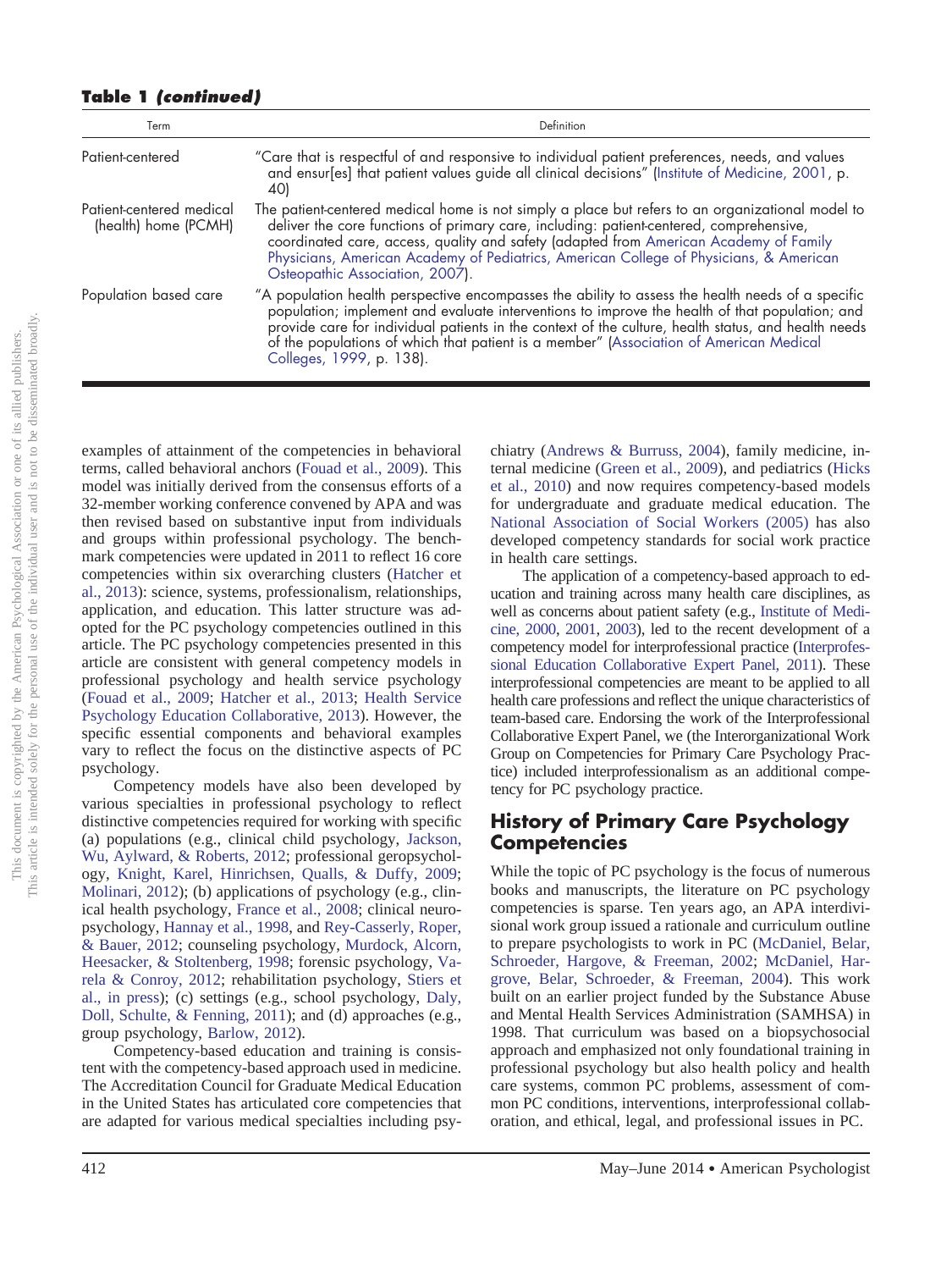This article is intended solely for the personal use of the individual user and is not to be disseminated broadly. This document is copyrighted by the American Psychological Association or one of its allied publishers.<br>This article is intended solely for the personal use of the individual user and is not to be disseminated broadly This document is copyrighted by the American Psychological Association or one of its allied publishers.

The U.S. Air Force also developed competencies for PC psychology [\(Hunter & Goodie, 2010\)](#page-20-27) that were integrated into the Air Force's behavioral health consultant practice standards manual. These competencies have been used as reference points from which expert trainers can provide concrete feedback to behavioral health consultant trainees as they are learning to work in PC settings [\(Air](#page-19-11) [Force Medical Operations Agency, Mental Health Divi](#page-19-11)[sion/SGHW, 2011a,](#page-19-11) pp. 76–78, [2011b,](#page-19-12) pp. 64–73).

These and other writings (e.g., [McDaniel et al., 2002,](#page-20-25) [2004\)](#page-20-26) identified PC psychology as requiring distinctive knowledge, skills, and attitudes, with specific training required for their attainment, and were used to inform the delineation of competencies in this document. With health care reform moving forward, and the primacy of PC being recognized, this article synthesizes the literature to date and integrates, updates, and expands current thinking on the necessary competencies for psychologists who wish to work in PC settings. It should be noted that many of these competencies would be useful for review by a number of other mental health disciplines practicing in PC settings. However, the goal of this work group was to articulate the specific competencies psychologists need to practice in PC.

### **The Interorganizational Work Group on Competencies for Primary Care Psychology Practice**

Little formal training related to service provision in PC is typically provided in psychology doctoral training programs. In fact, a task force of the [APA Board of Educa](#page-19-13)[tional Affairs \(2011\)](#page-19-13) noted that there was not yet a generally accepted articulation of the competencies required for practice in PC settings. They recommended that PC-specific competencies for psychologists be developed. In 2012, the Interorganizational Work Group on Competencies for Primary Care Psychology Practice was convened as an initiative of APA President Suzanne Bennett Johnson, who recognized the need for agreed-upon competencies for PC psychology. These competencies will be used in graduate psychology education and training programs, can provide guidance for those interested in developing or responding to opportunities in this area, and will assist students and practitioners in making informed choices about available PC psychology educational programs and certificates. Furthermore, they will inform policymakers, other health professionals, and the public about the competencies of PC psychologists. Not all primary care psychologists will be expert in all of these competencies, but all primary care psychologists should be familiar with them.

Organizations with a central focus on education or practice in PC psychology were invited to identify one to two thought leaders in PC psychology to serve as members of the work group. The following organizations participated: APA Divisions 20 (Adult Development and Aging), 38 (Health Psychology), and 54 (Society of Pediatric Psychology); the Association of Psychologists in Academic Health Centers (APAHC); the Collaborative Family Healthcare Association (CFHA); the Council of Clinical

Health Psychology Training Programs (CCHPTP); the Society of Behavioral Medicine (SBM); the Society of Teachers of Family Medicine (STFM); and the VA Psychology Training Council (VAPTC).

The 16 members of the work group participated initially in a series of "lightning presentations" via conference call in which the group reviewed the existing literature on psychology competencies and PC practice. Group members were then assigned to one of four subgroups representing one or more of the six competency clusters. Each subgroup was charged with compiling/integrating competencies in that cluster from the literature review and drafting the related essential components and behavioral anchors for each competency that represented the distinctive aspects of PC psychology practice. Once drafts were completed, all but the subgroup leader were assigned to new groups to review and edit the work in order to allow for fresh perspectives on the material. The full work group then convened for a two-day in-person meeting, during which the entire group reviewed the full draft document and the original subgroups then split out to edit competencies, essential components, and behavioral anchors based on the large-group review. Work continued after the in-person meeting to finalize a draft that was then submitted for comments by the organizations who had representatives on the work group. Those comments were then integrated into the document by the work group chair with input from the members, resulting in the final listing of competencies presented in this article.

### **Definitions**

To guide the development of the competencies, the work group agreed to a set of definitions drawn from the current literature. Core definitions follow; [Table 1](#page-3-0) provides additional definitions.

**Primary care (PC)** is "the provision of integrated, accessible health care services by clinicians who are accountable for addressing a large majority of personal health care needs, developing a sustained partnership with patients, and practicing in the context of family and community" [\(Institute of Medicine, 1994,](#page-20-28) p. 1).

**PC psychology** is the application of psychological knowledge and principles to common physical and mental health problems experienced by patients and families throughout the life span and presented in PC [\(McDaniel,](#page-20-26) [Hargrove, Belar, Schroeder, & Freeman, 2004\)](#page-20-26).

**Competence in PC psychology** refers to the knowledge, skills, and attitudes—and their integration—that allow an individual to perform tasks and roles as a PC psychologist regardless of service delivery model [\(Kaslow,](#page-20-29) [Dunn, & Smith, 2008\)](#page-20-29).

**Competencies** are distinctive elements necessary for competence; they correlate with performance and can be evaluated against agreed-upon standards [\(Kaslow,](#page-20-30) [2004\)](#page-20-30).

**Essential components** are critical components that delineate the knowledge, skills, or attitudes that make up each of the competencies, consistent with the structure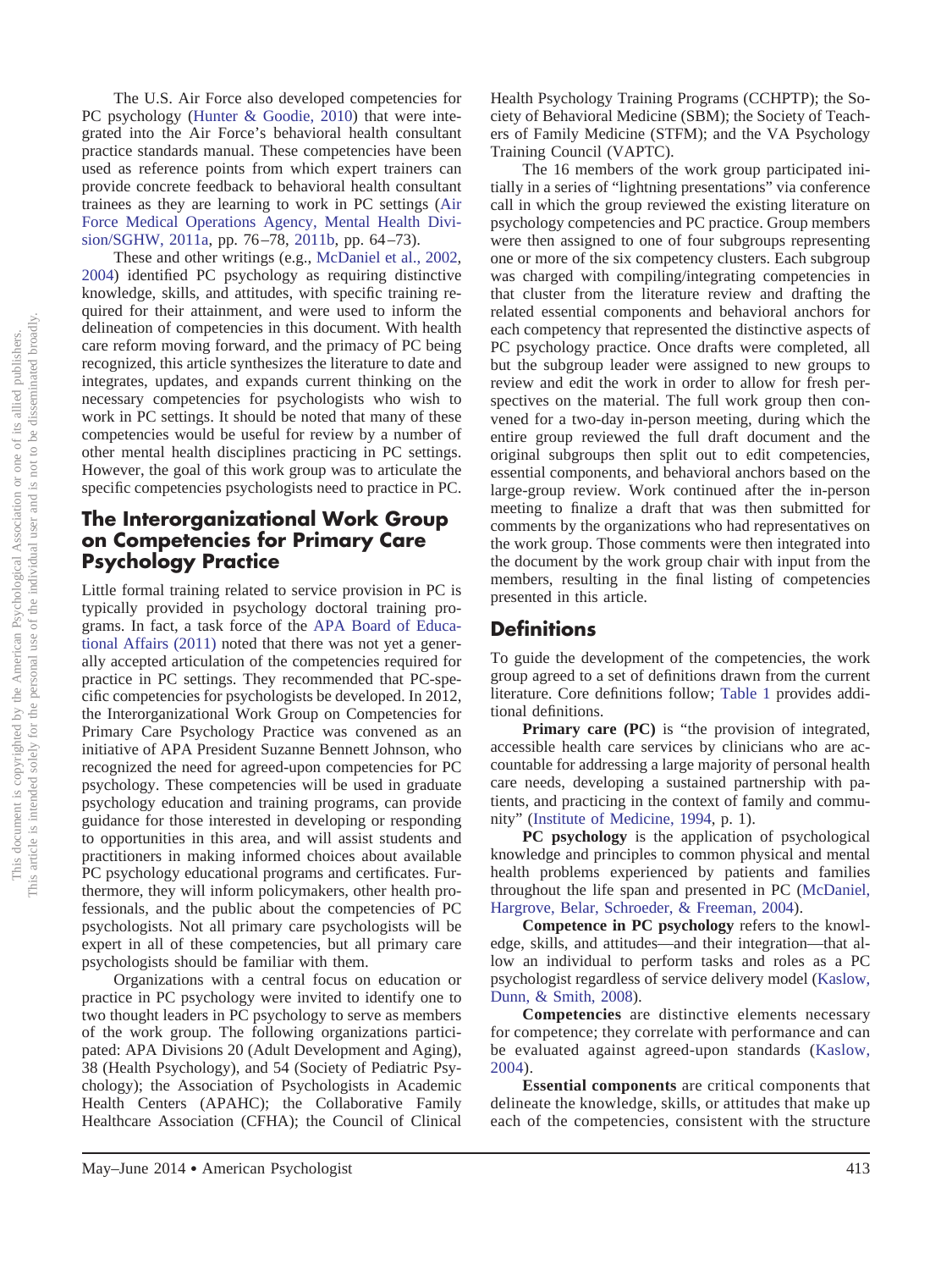of the competency benchmarks model [\(Hatcher et al.,](#page-20-9) [2013\)](#page-20-9).

**Behavioral anchors** are observable, measurable examples of how the essential components *might* be demonstrated. Behavioral anchors are examples, so they vary by the model of service delivery being used, the population being seen, and the system of care.

The competencies for PC psychology practice are grouped into six clusters: science, systems, professionalism, relationships, application, and education. [Table 2](#page-6-0) presents the six clusters and the competencies associated with each.

While this document focuses on competencies specific to PC, in order to be comprehensive it includes competencies that are important for functioning in other health care settings as well. An overview of the clusters and competencies follows. [Table 3](#page-7-0) presents the clusters and competencies in greater detail. The clusters and competencies are not expected to be completely independent of one another but are designed to provide a conceptual framework to guide clinical practice and education and training for psychologists working in PC.

# **The Primary Care Psychology Competency Clusters**

#### *Science*

*Dr. Jones was hired as a psychologist for a new integrated PC clinic. First, he completed a needs assessment of patients and providers. The top need identified was uncontrolled A1C levels in*

## <span id="page-6-0"></span>**Table 2**

| Primary Care Psychology Clusters and Associated |  |  |  |
|-------------------------------------------------|--|--|--|
| Competencies                                    |  |  |  |

| Cluster       | Competency groups                                                                                                                                                                   |
|---------------|-------------------------------------------------------------------------------------------------------------------------------------------------------------------------------------|
| Science       | Science related to the biopsychosocial<br>approach<br>Research/evaluation                                                                                                           |
| Systems       | Leadership/administration<br>Interdisciplinary systems<br>Advocacy                                                                                                                  |
|               | Professionalism Professional values and attitudes<br>Individual, cultural, and disciplinary<br>diversity<br>Ethics in primary care<br>Reflective practice/self-assessment/self-care |
| Relationships | Interprofessionalism<br>Building and sustaining relationships in<br>primary care                                                                                                    |
| Application   | Practice management<br>Assessment<br>Intervention<br>Clinical consultation                                                                                                          |
| Education     | Teaching<br>Supervision                                                                                                                                                             |

*patients with diabetes and comorbid depression. Interviews with patients confirmed their concern about uncontrolled diabetes and lack of awareness of the relation between psychological factors and disease management. Subsequently, Dr. Jones developed a system for incorporating brief depression screening measures and A1C lab levels (to monitor diabetes) into the clinic routine.*

*Dr. Jones helped the clinic establish a care protocol based on screening results, using pharmacological, nutritional, medical group visits, and brief psychological interventions with patients who met specified criteria. Criteria for referral were also established for complex cases unlikely to respond to brief PC interventions. Program evaluation was conducted at 3, 6, and 12 months, evaluating A1C lab levels, self-report measures of depression, and patient/provider satisfaction.*

*Initial program outcomes were reviewed with the health care team at 3 months and at 6 months to identify areas in need of improvement. Clinic administrators were pleased with the improvements noted on internal system performance metrics for diabetes and depression management.*

The sustained integration of science and practice is central to psychology's identity. Two general areas comprise the distinctive competencies required for practice in PC settings defined under the domain of Science: the scientific foundation of PC psychology related to a biopsychosocial approach, and research/evaluation. The first competency focuses on values and knowledge that underlie the science upon which PC psychology is based, while the latter competency focuses on the skills involved in conducting research in PC settings.

It is important to note that many knowledge-based competencies articulated in this article stretch psychologists' exposure to scientific foundations beyond what has traditionally been used for training health service psychologists. In order to function as psychologists in PC settings, a broader exposure to scientific knowledge is needed, including knowledge of human physiology, clinical pathology, basic pharmacology and psychopharmacology, epidemiology, and public health policy. Acquiring an understanding of population-based approaches that focus on the health outcomes of a group of individuals is an example of a specific area of knowledge required of all PC psychologists [\(Kindig & Stod](#page-20-31)[dard, 2003;](#page-20-31) see [Table 2](#page-6-0) for additional examples).

The second competency area in the Science cluster requires competence in research and program evaluation applied specifically to the PC setting. Distinct competencies include functioning as leaders on interdisciplinary research projects, evaluating clinical programs, fully participating in quality improvement assessments, and developing practice standards. Evaluating the effectiveness of screening or prevention programs used in the PC setting is a behavioral example of the essential component of applying research skills to evaluate practice, interventions, and programs.

#### *Systems*

*Dr. Weir is a psychologist working in an integrated primary care clinic (see [Table 1](#page-3-0) for definition) serving primarily indigent patients covered by Medicaid. Unfortunately, the state's Medicaid system does not cover psychological service delivery. Dr. Weir initiates a meeting with Dr. Perez, executive director of the state*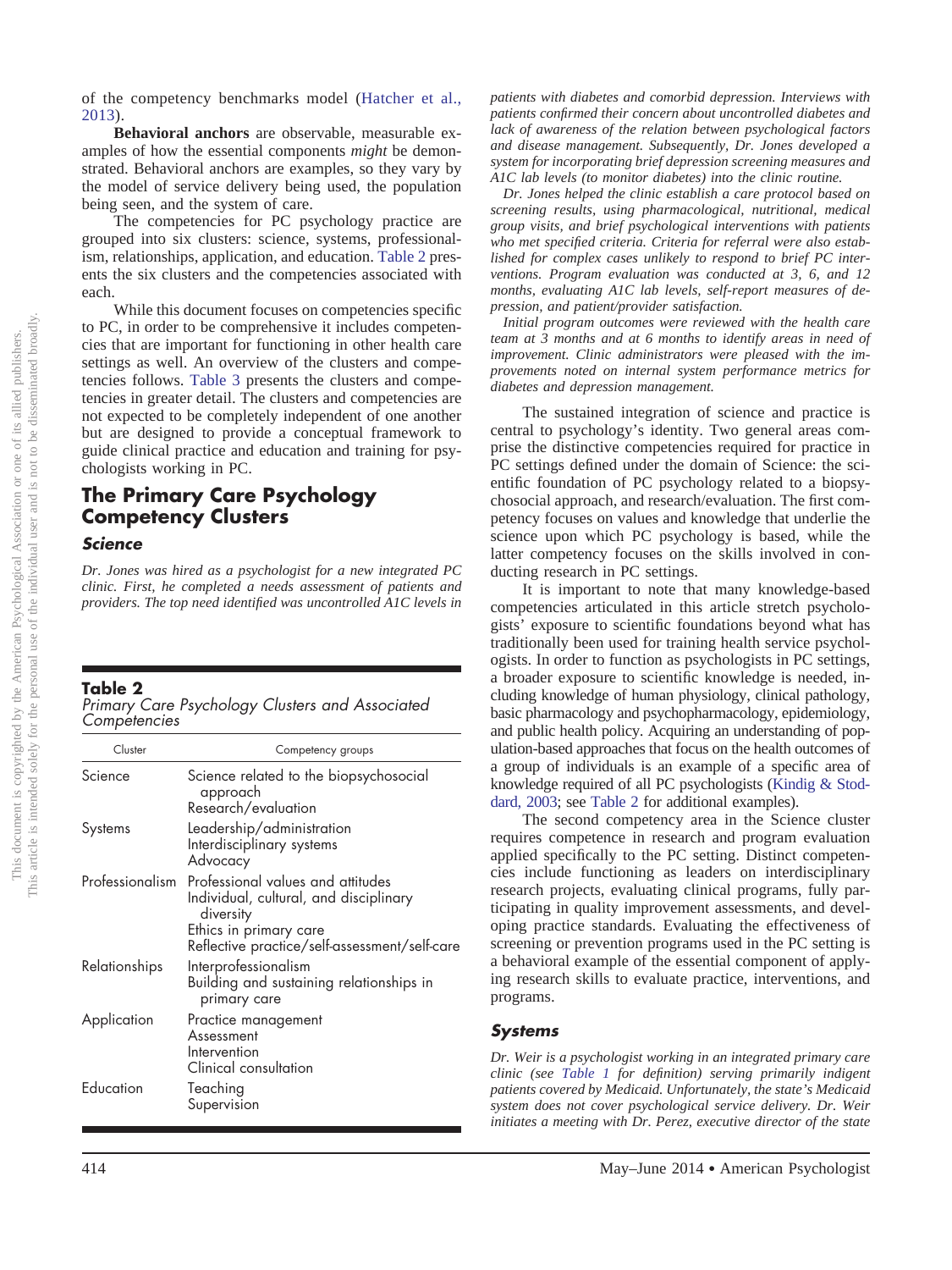<span id="page-7-0"></span>

| Competencies, Essential Components, and Behavioral Anchors for Primary Care Psychology Practice |  |  |  |  |
|-------------------------------------------------------------------------------------------------|--|--|--|--|
|                                                                                                 |  |  |  |  |

| Competency                                                | Essential component(s) <sup>a</sup>                                                                                             | Sample behavioral anchorsb                                                                                                                                                                                                                                                                                                                                                                                                                                                                                                                   |
|-----------------------------------------------------------|---------------------------------------------------------------------------------------------------------------------------------|----------------------------------------------------------------------------------------------------------------------------------------------------------------------------------------------------------------------------------------------------------------------------------------------------------------------------------------------------------------------------------------------------------------------------------------------------------------------------------------------------------------------------------------------|
|                                                           |                                                                                                                                 | Cluster 1: Science                                                                                                                                                                                                                                                                                                                                                                                                                                                                                                                           |
| 1A. Science related to the<br>biopsychosocial<br>approach | 1A.1 Scientific mindedness:<br>Values a scientific<br>foundation in the practice<br>of PC psychology                            | Uses scientific literature in daily PC practice<br>Encourages evidence-based practice by all team members                                                                                                                                                                                                                                                                                                                                                                                                                                    |
|                                                           | 1A.2 Knowledge of the<br>biological components of<br>health and illness                                                         | Describes accurately the relationship between commonly<br>treated PC medical conditions and psychological or<br>behavioral concerns (e.g., recognizes depression is<br>commonly comorbid with diabetes and the implications of<br>various blood sugar levels on cognition and mood)<br>Recognizes names and appropriate dosages of medications<br>for commonly occurring medical and psychological/<br>behavioral conditions (e.g., diabetes, hypertension,<br>depression) seen in PC and their common side effects on<br>cognition and mood |
|                                                           | 1A.3 Knowledge of the<br>cognitive components of<br>health and illness                                                          | Articulates an understanding of health belief models and<br>attitudes regarding help seeking that influence health and<br>illness                                                                                                                                                                                                                                                                                                                                                                                                            |
|                                                           |                                                                                                                                 | Demonstrates knowledge of cognitive factors that influence<br>reactions to medical diagnoses and processing of health<br>information                                                                                                                                                                                                                                                                                                                                                                                                         |
|                                                           | 1A.4 Knowledge of the<br>affective components of<br>health and illness                                                          | Demonstrates knowledge of affective factors that influence<br>reactions to diagnoses, injury, disability, and processing of<br>health information                                                                                                                                                                                                                                                                                                                                                                                            |
|                                                           |                                                                                                                                 | Recognizes that medical problems can present as affective<br>disorders                                                                                                                                                                                                                                                                                                                                                                                                                                                                       |
|                                                           | 1A.5 Knowledge of<br>behavioral and<br>developmental aspects of<br>health and illness                                           | Describes effect of age and developmental context on health<br>across the life span<br>Recognizes impact of learning and conditioning on health<br>behavior                                                                                                                                                                                                                                                                                                                                                                                  |
|                                                           | 1A.6 Knowledge of the role<br>and effect of families on<br>health                                                               | Recognizes the effect of acute and chronic illness on physical<br>and mental health of caregivers, siblings, and other family<br>members                                                                                                                                                                                                                                                                                                                                                                                                     |
|                                                           |                                                                                                                                 | Utilizes knowledge about the effect of the family and other<br>members of the support system on medical regimen<br>adherence                                                                                                                                                                                                                                                                                                                                                                                                                 |
|                                                           | 1A.7 Knowledge of the<br>effect of sociocultural and                                                                            | Describes association between socio-economic status and<br>health outcomes and access to care                                                                                                                                                                                                                                                                                                                                                                                                                                                |
|                                                           | socioeconomic factors on<br>health and illness                                                                                  | Recognizes the relationships between ethnicity, race, gender,<br>age/cohort, religion, sexual orientation, culture, and<br>disability and health behavior as well as disease<br>management in PC                                                                                                                                                                                                                                                                                                                                             |
|                                                           | 1A.8 Knowledge of<br>epidemiology, public<br>services, and health<br>policy research                                            | Articulates epidemiological research methods relevant to PC<br>Employs knowledge of population-based approaches to<br>health promotion                                                                                                                                                                                                                                                                                                                                                                                                       |
|                                                           | 1A.9 Knowledge and<br>understanding of<br>evidence-based practice<br>and its application to the<br>practice of PC<br>psychology | Demonstrates knowledge of research methods for quality<br>improvement initiatives to enhance patient safety, patient<br>satisfaction, and health outcomes<br>Understands, reads, and implements clinical algorithms in PC                                                                                                                                                                                                                                                                                                                    |

*(table continues)*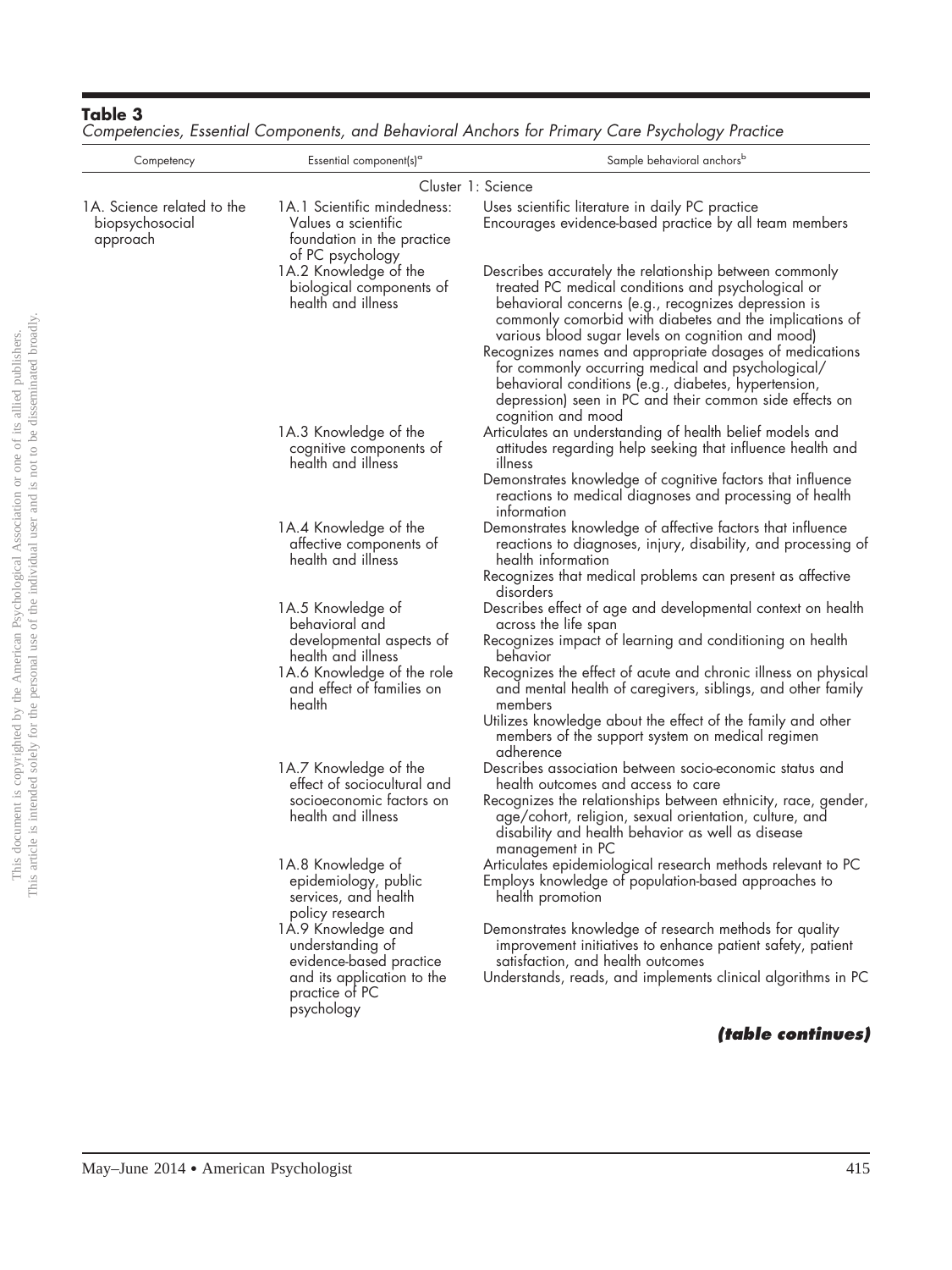| Competency                        | Essential component(s) <sup>a</sup>                                                                                                                               | Sample behavioral anchors <sup>b</sup>                                                                                                                                                                                                                                                                                                                                                             |
|-----------------------------------|-------------------------------------------------------------------------------------------------------------------------------------------------------------------|----------------------------------------------------------------------------------------------------------------------------------------------------------------------------------------------------------------------------------------------------------------------------------------------------------------------------------------------------------------------------------------------------|
| 1B. Research/evaluation           | 1B.1 Ability to conduct<br>research in PC settings                                                                                                                | Engages in practice-based research with practice-based<br>networks where collective results can be used to assess the<br>effectiveness of PC efforts on health outcomes<br>Conducts effectiveness, comparative effectiveness, and/or<br>dissemination and implementation research within the PC                                                                                                    |
|                                   | 1B.2 Ability to select valid,<br>brief and actionable<br>measures for conducting<br>research in PC                                                                | setting<br>Demonstrates knowledge of brief patient outcome measures<br>appropriate for research in PC settings<br>Employs outcome measures used across disciplines (e.g., lab<br>levels, financial outcomes, cost-effectiveness) in addition to                                                                                                                                                    |
|                                   | 1B.3 Ability to conduct<br>research in an ethically<br>responsible manner in the<br>PC setting<br>1B.4 Ability to conduct<br>research within the<br>context of an | psychological outcomes<br>Demonstrates an understanding of the IRB/human research<br>requirements as they apply to research conducted in PC<br>Demonstrates an awareness of technical/ethical/legal issues<br>that arise when conducting research using EHRs<br>Collaborates on interdisciplinary research teams<br>Consults on research conducted by investigators from other<br>disciplines      |
|                                   | interdisciplinary team<br>1B.5 Application of<br>research skills for<br>evaluating PC practice,<br>interventions, and                                             | Evaluates the effectiveness of screening or prevention<br>programs used in PC<br>Creates or implements baseline needs assessment within PC<br>settings for both patients and health providers                                                                                                                                                                                                      |
|                                   | programs<br>1B.6 Ability to select valid,<br>brief, and actionable<br>measures for evaluating<br>applied clinical activity in<br>PС                               | Creates reliable and valid screening, diagnostic, and<br>monitoring instruments using health information systems<br>Considers clinical, operational, and financial outcomes when<br>evaluating programs occurring in PC settings                                                                                                                                                                   |
|                                   | 1B.7 Effectively uses<br>information technology to<br>track patient outcomes<br>and provide a means for<br>program evaluation                                     | Uses health information technology to improve patient safety,<br>satisfaction, and quality of care, particularly as it relates to<br>behavioral health<br>Evaluates use of technology to deliver care (e.g.,<br>telemedicine programs; EHR reminders and tracking of                                                                                                                               |
|                                   | 1B.8 Awareness of and<br>participation in developing<br>and measuring quality<br>improvement standards in<br>PC                                                   | outcomes)<br>Demonstrates the ability to participate in the formal<br>evaluation and assessment of standards for being a<br>National Committee for Quality Assurance (NCQA)-<br>certified patient-centered medical home (PCMH)<br>Works with clinical leadership and the team to design,<br>implement, and evaluate quality improvement initiatives<br>that impact how care is routinely delivered |
|                                   |                                                                                                                                                                   | Cluster 2: Systems                                                                                                                                                                                                                                                                                                                                                                                 |
| 2A. Leadership/<br>administration | 2A.1 Understands the<br>mission and<br>organizational structure,<br>relevant historical factors,<br>and position of<br>psychology in the                          | Recognizes appropriate chains of communication to initiate a<br>change in local systems of care<br>Understands current reporting lines for psychologists within<br>the organization                                                                                                                                                                                                                |
|                                   | organization<br>2A.2 Along with other<br>practice leaders,<br>facilitates integration<br>across multiple domains<br>(clinical, operational, and<br>tinancial)     | Works effectively with organizational leaders to ensure<br>necessary resources are available for effective behavioral<br>health practice<br>Creates business plans that track costs and quality associated<br>with integrated care                                                                                                                                                                 |
|                                   |                                                                                                                                                                   | (table continues)                                                                                                                                                                                                                                                                                                                                                                                  |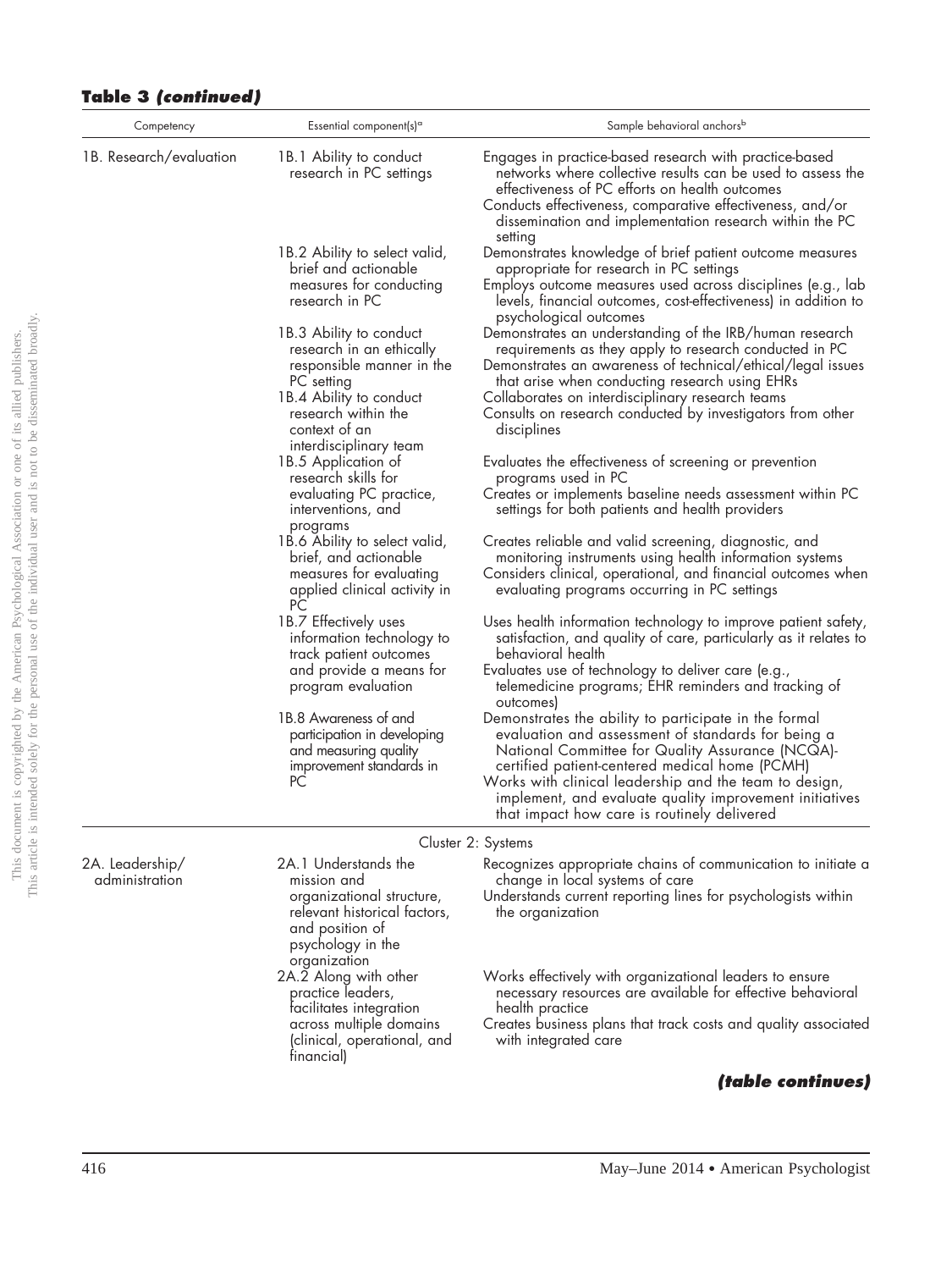| Competency                       | Essential component(s) <sup>a</sup>                                                                                                                                                            | Sample behavioral anchors <sup>b</sup>                                                                                                                                                                                                                                                                                                                                |
|----------------------------------|------------------------------------------------------------------------------------------------------------------------------------------------------------------------------------------------|-----------------------------------------------------------------------------------------------------------------------------------------------------------------------------------------------------------------------------------------------------------------------------------------------------------------------------------------------------------------------|
|                                  | 2A.3 Contributes to<br>planning and<br>implementing<br>organizational change to<br>optimize service delivery                                                                                   | Understands systems redesign and approaches to<br>productivity enhancement (e.g., Plan-Do-Study-Act [PDSA],<br>Institute for Healthcare Improvement, 2011; Lean<br>Management System, Levinson & Rerick, 2002)<br>Examines space utilization and makes recommendations<br>accordingly, with particular attention to impact upon<br>interprofessional team functioning |
|                                  | 2A.4 Demonstrates and<br>promotes effective<br>communication in a<br>range of leadership roles                                                                                                 | Promotes effective communication and collaborative decision-<br>making in healthcare teams, including facilitating each<br>team member communicating his/her perspective<br>Leads or participates in staff meetings, clinical meetings, and<br>organizational meetings                                                                                                |
|                                  | 2A.5 Understands and<br>applies organizational<br>policies regarding health<br>care professional<br>employment, particularly<br>for psychologists and<br>other behavioral health<br>clinicians | Participates in developing and implementing standards for<br>psychologists and other behavioral health professionals as<br>part of employment in PC<br>Collaborates with practice leadership to implement a<br>comprehensive evaluation process for annual 360 degree<br>performance evaluations (Panagar, 2009)                                                      |
|                                  | 2A.6 Supports training<br>programs in PC<br>psychology and<br>interprofessional<br>education at local,<br>regional, and national<br>levels                                                     | Advocates for institutional investment in an accredited<br>psychology PC program supported by a formal business<br>plan<br>Oversees efforts to develop PC psychology continuing<br>education programs for psychologists and other health<br>care professionals                                                                                                        |
| 2B. Interdisciplinary<br>systems | 2B.1 Appreciates that PC<br>takes place in the larger<br>"healthcare<br>neighborhood", within<br>the community and social<br>context                                                           | Engages schools, community agencies, and health care<br>systems to support optimal patient care and functioning<br>Demonstrates understanding of long-term care needs and<br>options including in-home care, assisted living, and nursing<br>home care                                                                                                                |
| 2C. Advocacy                     | 2C.1 Demonstrates<br>knowledge of health care<br>policy and its influence<br>on health and illness and<br>PC services                                                                          | Describes how the policies of the Centers for Medicare and<br>Medicaid Services impact health insurance reimbursement<br>for screening and integrated behavioral health services<br>Identifies opportunities to advocate for better integration of<br>mental health services in PC at the local, state, and federal<br>levels                                         |
|                                  | 2C.2 Recognizes the health<br>care needs of the<br>community and works to<br>address how they are<br>prioritized in care<br>delivery, state funding,<br>and resource allocation                | Establishes collaborative relationships with key community<br>resources to decrease population rates of sexually<br>transmitted diseases<br>Works with school and early intervention systems to address<br>the population's rates of childhood obesity                                                                                                                |
|                                  | 2C.3 Recognizes that<br>advocacy to improve<br>population health may<br>involve interacting with a<br>number of systems                                                                        | Demonstrates understanding that transitions of care (e.g.,<br>inpatient to home) are influenced by funding, caregiver<br>availability, and patient capacity<br>Recognizes the unique and sometimes competing interests of<br>different stakeholders in the health care system (e.g.,<br>patients, providers, payers, employers, and government)                       |
|                                  | 2C.4 Informs policy<br>relevant to PC psychology<br>at local, state, and                                                                                                                       | Serves on advisory boards of community agencies<br>Engages in active outreach efforts to policymakers                                                                                                                                                                                                                                                                 |

# *(table continues)*

federal levels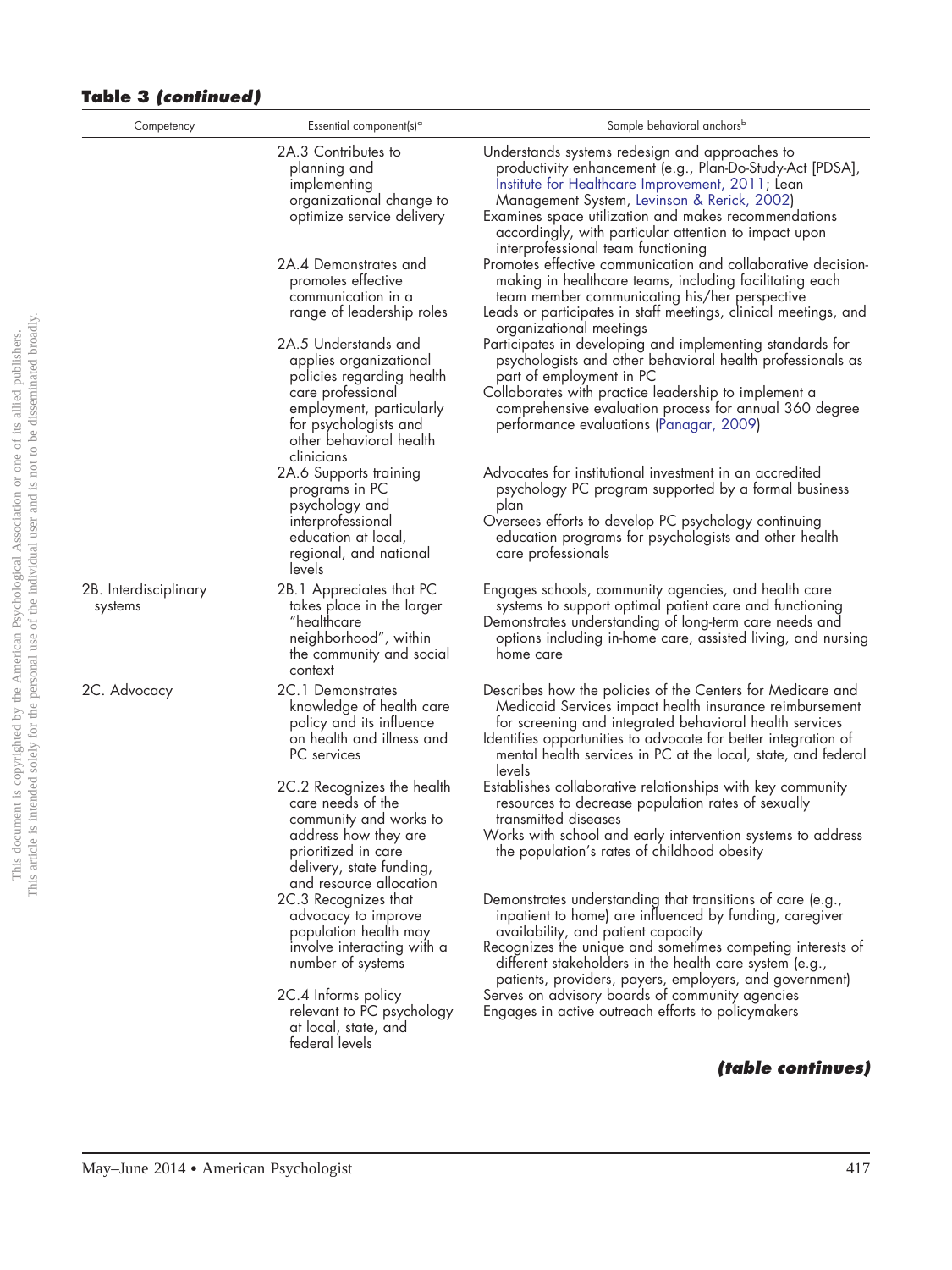| Competency                                                 | Essential component(s) <sup>a</sup>                                                                                                                                                                                                                                                                        | Sample behavioral anchors <sup>b</sup>                                                                                                                                                                                                                                                                                                                                                                                                                                                                                                                                                                                                                                   |
|------------------------------------------------------------|------------------------------------------------------------------------------------------------------------------------------------------------------------------------------------------------------------------------------------------------------------------------------------------------------------|--------------------------------------------------------------------------------------------------------------------------------------------------------------------------------------------------------------------------------------------------------------------------------------------------------------------------------------------------------------------------------------------------------------------------------------------------------------------------------------------------------------------------------------------------------------------------------------------------------------------------------------------------------------------------|
|                                                            | 2C.5 Advocates within the<br>psychology profession for<br>increased research,<br>training, and practice in<br>PC                                                                                                                                                                                           | Works with the appropriate psychology training councils to<br>increase graduate level education and practicum<br>opportunities in PC<br>Works with the state psychological association on a<br>coordinated effort to train psychologists and integrate<br>psychology into PC practices                                                                                                                                                                                                                                                                                                                                                                                   |
|                                                            |                                                                                                                                                                                                                                                                                                            | Cluster 3: Professionalism                                                                                                                                                                                                                                                                                                                                                                                                                                                                                                                                                                                                                                               |
| 3A. Professional values<br>and attitudes                   | 3A.1 Consolidates<br>professional identity as a<br>PC psychologist<br>3A.2 Values the culture of<br>the PC setting and<br>conveys an attitude of<br>flexibility                                                                                                                                            | Conveys to others the roles/skill sets that the PC psychologist<br>brings to the setting<br>Participates in professional groups regarding the<br>development and advancement of PC psychology<br>Willing to adapt role and activities in the best interest of<br>patient care (e.g., serving as consultant, team leader,<br>advocate, case manager, health educator, or community<br>liaison)<br>Adapts to PC environment, including frequent interruptions,<br>fast pace of clinic, and unpredictable access to space                                                                                                                                                   |
| 3B. Individual, cultural,<br>and disciplinary<br>diversity | 3B.1 Monitors and applies<br>knowledge of self and<br>others as cultural beings<br>in PC settings<br>3B.2 Identifies the<br>relationship of social and<br>cultural factors in the<br>development of health<br>problems                                                                                     | Asks about cultural identities, health beliefs, and illness<br>history that impact health behaviors<br>Demonstrates sensitivity to a variety of factors that influence<br>health care (e.g., developmental, cultural, socioeconomic,<br>religious, sexual orientation)<br>Modifies interventions for behavioral health change in<br>response to social and cultural factors<br>Uses culturally sensitive measures and procedures when<br>conducting research, evaluation or quality improvement<br>projects                                                                                                                                                              |
| 3C. Ethics in PC                                           | 3C.1 Identifies and<br>addresses the distinctive<br>ethical issues encountered<br>in PC<br>3C.2 Demonstrates<br>knowledge about the<br>legal issues associated<br>with health care practice<br>3C.3 Articulates aspects of<br>policies that regulate the<br>delivery of services in<br>health care systems | Demonstrates a commitment to ethical principles with<br>particular attention to dual relationship matters,<br>confidentiality, informed consent, boundary issues, team<br>functioning, and business practices<br>Practices appropriate documentation, billing, and<br>reimbursement procedures for services<br>Follows state laws related to abuse reporting, adolescent<br>reproductive health, and determination of decision-making<br>capacity<br>Demonstrates familiarity with hospital/medical setting<br>bylaws, credentialing, privileges, and staffing<br>responsibilities<br>Demonstrates knowledge about standards set forth by<br>national accrediting bodies |
| 3D. Reflective practice/<br>self-assessment/self-care      | 3D.1 Supports importance<br>of reflective practice in<br>PС<br>3D.2 Understands<br>importance of self-<br>assessment in PC settings<br>3D.3 Understands<br>importance of health<br>professional self-care in<br>PC                                                                                         | Develops skills of mindfulness and self-awareness<br>Manages stress associated with primary care practice by<br>actively creating a consultation network with other PC<br>psychologists<br>Evaluates own competencies and determines need for<br>continuing education<br>Acts in best interest of the patient by seeking consultation<br>and professional support when need for services exceeds<br>level of professional competence<br>Actively promotes self-care consultation opportunities for PC<br>health professionals (e.g., psychotherapy, exercise,<br>psychiatric consultation, marriage and family therapy)                                                  |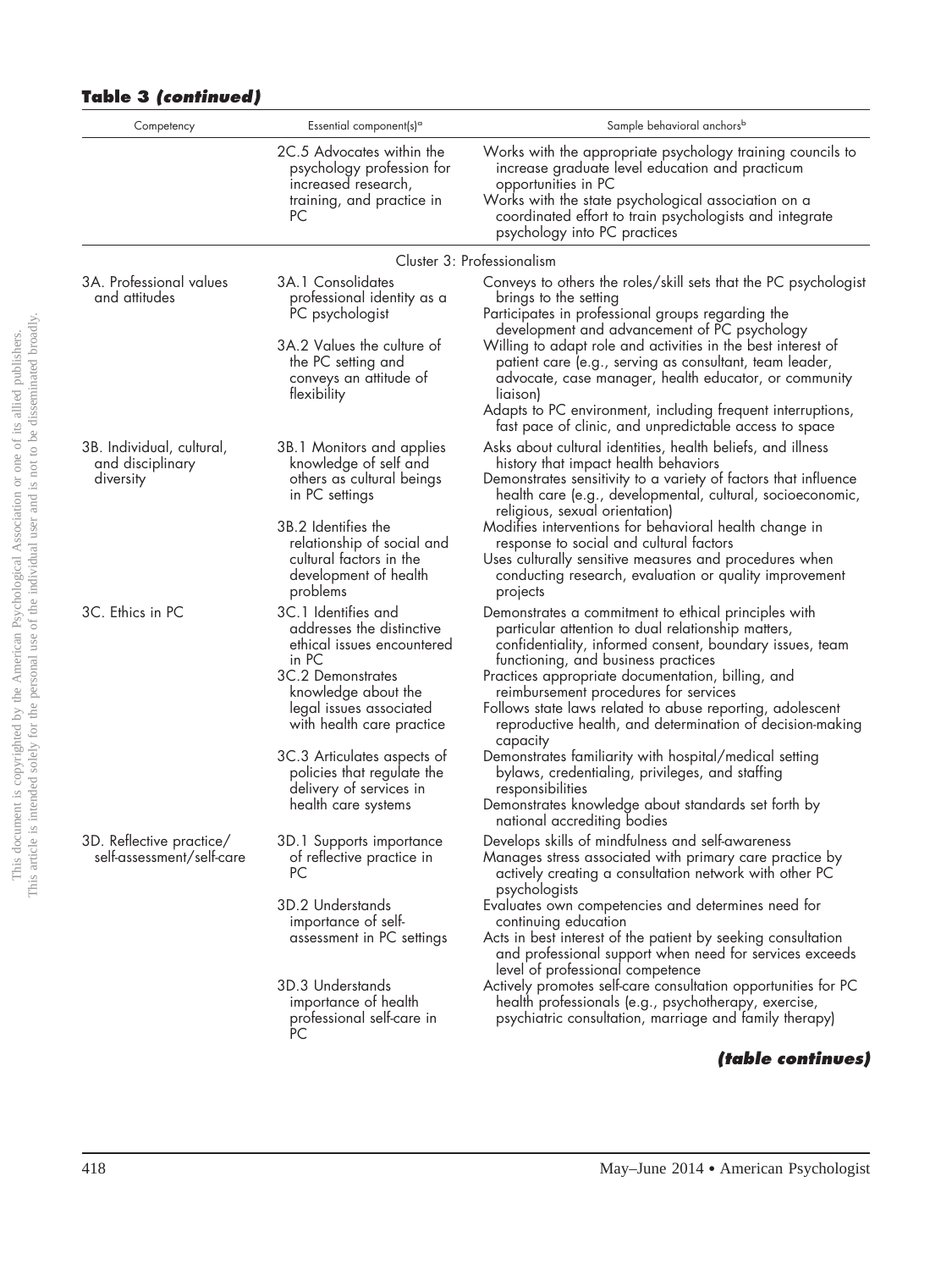| Competency                                            | Essential component(s) <sup>a</sup>                                                                                                                                                                                                                    | Sample behavioral anchors <sup>b</sup>                                                                                                                                                                                                                                                                                                                                                                                                                              |
|-------------------------------------------------------|--------------------------------------------------------------------------------------------------------------------------------------------------------------------------------------------------------------------------------------------------------|---------------------------------------------------------------------------------------------------------------------------------------------------------------------------------------------------------------------------------------------------------------------------------------------------------------------------------------------------------------------------------------------------------------------------------------------------------------------|
|                                                       |                                                                                                                                                                                                                                                        | Cluster 4: Relationships                                                                                                                                                                                                                                                                                                                                                                                                                                            |
| 4A. Interprofessionalism                              | 4A.1 Values<br>interprofessional team<br>approach to care                                                                                                                                                                                              | Demonstrates understanding that patient care is the<br>responsibility of a team of professionals, not a single<br>clinician                                                                                                                                                                                                                                                                                                                                         |
|                                                       |                                                                                                                                                                                                                                                        | Recognizes, respects, and supports activities of other<br>members of the PC team in the provision of behavioral<br>health services                                                                                                                                                                                                                                                                                                                                  |
|                                                       | 4A.2 Appreciates the<br>unique contributions that<br>different health care<br>professionals bring to the                                                                                                                                               | Communicates the various roles of the psychologist to team<br>members<br>Recognizes when and how to use other team members'<br>specific disciplinary expertise                                                                                                                                                                                                                                                                                                      |
|                                                       | PC team<br>4A.3 Develops collaborative<br>relationships to promote                                                                                                                                                                                     | Promotes collegial and mutually respectful relationships with<br>colleagues from different disciplines                                                                                                                                                                                                                                                                                                                                                              |
|                                                       | healthy interprofessional<br>team functioning that is<br>characterized by mutual<br>respect and shared values                                                                                                                                          | Promotes and participates in team huddles prior to clinical<br>work                                                                                                                                                                                                                                                                                                                                                                                                 |
|                                                       | 4A.4 Assesses team<br>dynamics and coaches<br>teams to improve<br>functioning                                                                                                                                                                          | Proactively helps team members to better understand their<br>interpersonal and communication styles<br>Uses psychological skills to address malfunctioning team<br>behavior                                                                                                                                                                                                                                                                                         |
|                                                       | 4A.5 Demonstrates<br>awareness, sensitivity,<br>and skills in working                                                                                                                                                                                  | Communicates effectively with team members and patients in<br>a manner that is sensitive to power differentials present in<br>a clinical setting                                                                                                                                                                                                                                                                                                                    |
|                                                       | professionally with<br>diverse individuals                                                                                                                                                                                                             | Helps patients communicate with health care professionals<br>who have cultural backgrounds different from their own                                                                                                                                                                                                                                                                                                                                                 |
| 4B. Building and<br>sustaining relationships<br>in PC | 4B.1 Understands the<br>importance of<br>communicating clearly,<br>concisely, and<br>respectfully in a manner<br>that is understandable<br>and meaningful to various                                                                                   | Uses language appropriate to the patient's and clinician's<br>education and culture<br>Uses visual aids to enhance a patient's and family's<br>understanding of a recent diagnosis                                                                                                                                                                                                                                                                                  |
|                                                       | audiences (e.g.,<br>clinicians, patients, staff)<br>4B.2 Negotiates resolution<br>of conflict between<br>clinicians, staff, patients,<br>and systems<br>4B.3 Able to set<br>appropriate boundaries<br>for patients, families,<br>clinicians, and teams | Facilitates team process when there are professional<br>disagreements by focusing on shared goals<br>Recognizes and manages power differentials between team<br>members and between patients and providers<br>Advises patients and their families about availability, and<br>limits, of behavioral health services after hours and informs<br>patients of alternative resources that are available to them<br>(e.g., on-call service, crisis hotlines, AA sponsors, |
|                                                       |                                                                                                                                                                                                                                                        | <b>Emergency Department)</b><br>Communicates with the team about how to access behavioral<br>health services when the PC psychologist is not available                                                                                                                                                                                                                                                                                                              |
|                                                       |                                                                                                                                                                                                                                                        | Cluster 5: Application                                                                                                                                                                                                                                                                                                                                                                                                                                              |
| 5A. Practice management                               | 5A.1 Meets the needs of the<br>patients, their families, other<br>team members, and the<br>setting, taking into<br>consideration the model of                                                                                                          | Relies on a needs assessment to allocate clinical services or<br>develop new services<br>Distributes care in a manner best suited for the patient and<br>the population (e.g., tracks percentage of time spent in<br>brief assessments/interventions, family systems-based                                                                                                                                                                                          |

*(table continues)*

interventions, and detailed assessments/interventions)

behavioral health/PC integration used, resources available, and time constraints within the setting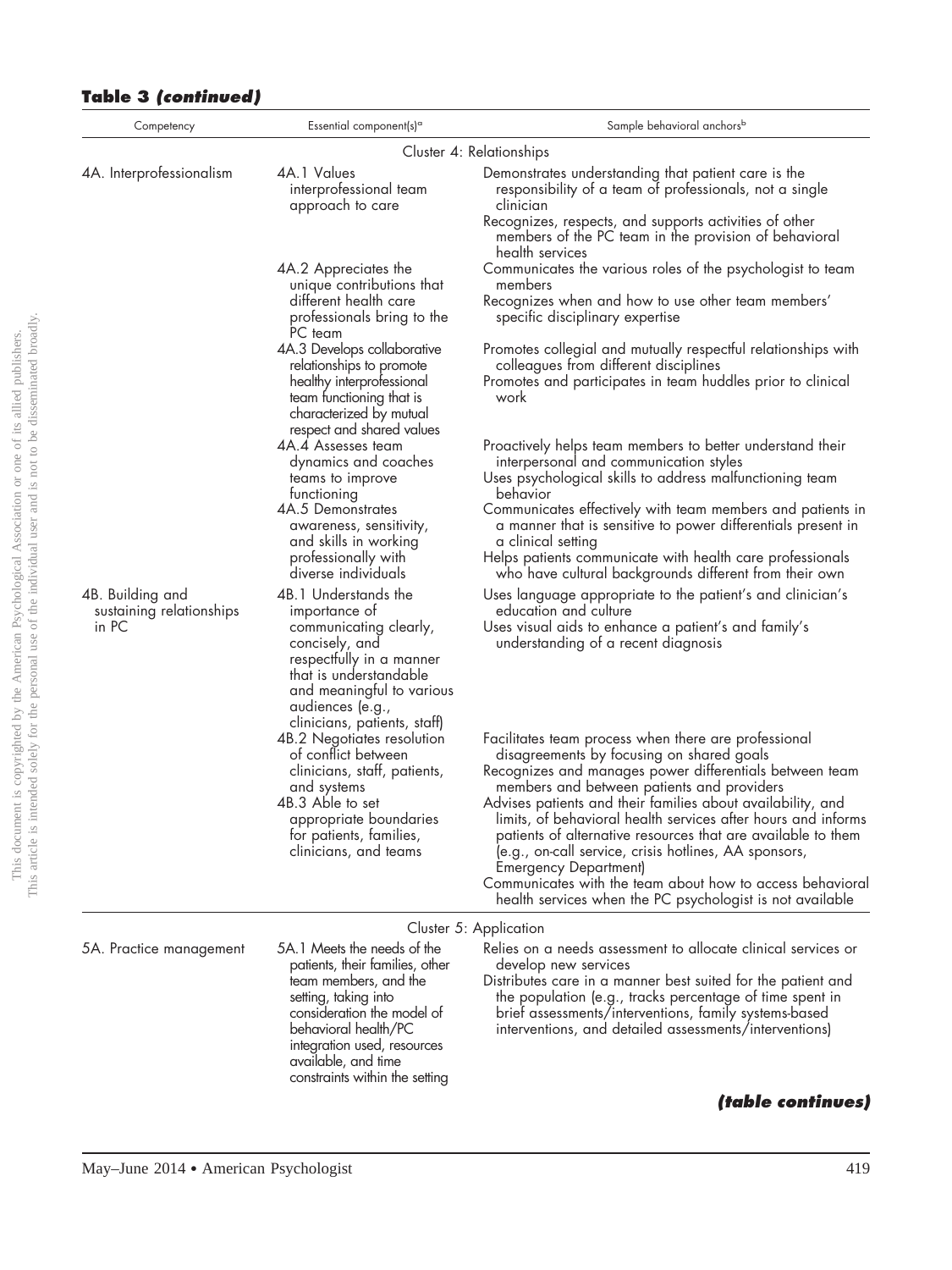| Competency     | Essential component(s) <sup>a</sup>                                                                                                                                                  | Sample behavioral anchors <sup>b</sup>                                                                                                                                                                                                                                                                                                                                                                                                                                                                                           |
|----------------|--------------------------------------------------------------------------------------------------------------------------------------------------------------------------------------|----------------------------------------------------------------------------------------------------------------------------------------------------------------------------------------------------------------------------------------------------------------------------------------------------------------------------------------------------------------------------------------------------------------------------------------------------------------------------------------------------------------------------------|
|                | 5A.2 Applies principles of<br>population-based care<br>along a continuum from<br>prevention and wellness,<br>to subclinical problems,<br>to acute and chronic<br>clinical needs      | Focuses assessment and interventions across the continuum of<br>health and illness, providing acute services, targeting<br>prevention of illness, health promotion, and risk reduction<br>for physical and mental/behavioral health issues, including<br>substance use disorders<br>Follows evidence-based and evidence-informed models of<br>assessment and intervention across consultations (e.g.,<br>Assess, Advise, Agree, Assist, Arrange; Glasgow, Emont,<br>& Miller, 2006; Whitlock, Orleans, Pender, & Allan,<br>2002) |
|                | 5A.3 Operates at a variety<br>of paces, consistent with<br>the needs and realities of<br>PC                                                                                          | Uses appointment time efficiently (e.g., in a 30-minute<br>appointment identifies problem, degree of functional<br>impairment, and symptoms early in the visit)<br>Summarizes to patient and family, when possible, an<br>understanding of the problem (e.g., in 2-3 minutes) at the<br>appropriate level, depth, and specificity for each patient,<br>in the context of their cultural beliefs                                                                                                                                  |
|                | 5A.4 Can co-interview, co-<br>assess, and co-intervene<br>with other PC providers                                                                                                    | Co-interviews a patient with diabetes by conducting the<br>interview with a dietician<br>Works with the pediatrician and respiratory therapist in a<br>joint effort to develop a plan to improve a child's<br>adherence to an asthma treatment regimen                                                                                                                                                                                                                                                                           |
|                | 5A.5 Understands how<br>payment for services may<br>influence the type of<br>services and treatment<br>provided                                                                      | Informs a parent that a recommended developmental screen<br>is not covered by insurance<br>Uses health and behavior codes when applicable                                                                                                                                                                                                                                                                                                                                                                                        |
|                | 5A.6 Communicates<br>information that<br>addresses a patient's<br>needs, improves PC<br>practice, and allows for<br>research (when IRB<br>approved) without<br>revealing unnecessary | Writes clear, concise EHR notes focused on referral problem,<br>frequency, duration (acute or long-term), and functional<br>impairment and provides short, specific recommendations<br>Ensures notes are accessible to the PC team and considers<br>they may be accessible to the patient                                                                                                                                                                                                                                        |
|                | confidential information<br>5A.7 Uses most up-to-date<br>technology and methods<br>to guide clinical service<br>delivery                                                             | Establishes systems to direct patients to web-based protocols<br>(e.g., electronic smoking cessation programs, chronic<br>disease based interventions)<br>Encourages patients and families to use the patient portal of<br>the EHR                                                                                                                                                                                                                                                                                               |
| 5B. Assessment | 5B.1 Selects and<br>implements screening<br>methods using evidence-<br>based assessment<br>measures to identify<br>patients at risk or in need<br>of specialized services            | Reviews EHR core behavioral risk measures to determine<br>where to focus screenings<br>Assists PC team in selecting measures to include in routine<br>appointments to identify common presenting problems<br>(e.g., depression, anxiety, substance use disorders, sleep<br>difficulties, disruptive behavior)                                                                                                                                                                                                                    |
|                | 5B.2 Ensures that<br>psychological<br>assessments for the PC<br>setting are utilized,<br>administered, and<br>interpreted in a manner<br>that maintains test<br>integrity            | Understands strengths and limitations of screening tools<br>designed for specialty mental health services when<br>adapted for PC<br>Appropriately uses the most up-to-date data bases (e.g.,<br>Cochrane, DynaMed, Essential Evidence Plus, Epocrates,<br>Lexi-Comp, TRIP, UpToDate) to ensure the best evidence-<br>based assessments are conducted, taking into<br>consideration normative data                                                                                                                                |
|                |                                                                                                                                                                                      | <i>(table continues)</i>                                                                                                                                                                                                                                                                                                                                                                                                                                                                                                         |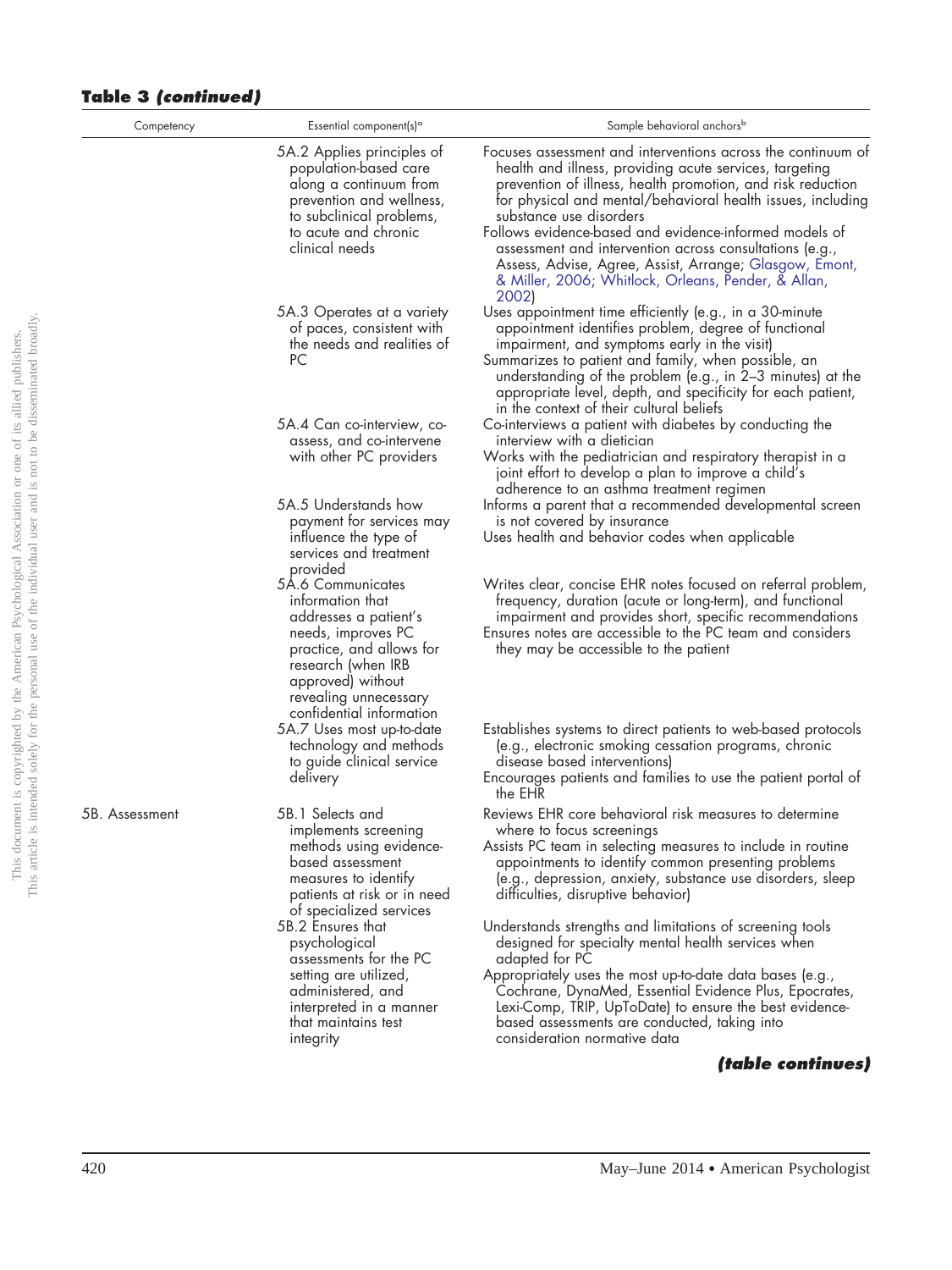| Competency       | Essential component(s) <sup>a</sup>                                                                                                                                                                                              | Sample behavioral anchors <sup>b</sup>                                                                                                                                                                                                                                                                                                                                                                                                                                                                                                                                  |
|------------------|----------------------------------------------------------------------------------------------------------------------------------------------------------------------------------------------------------------------------------|-------------------------------------------------------------------------------------------------------------------------------------------------------------------------------------------------------------------------------------------------------------------------------------------------------------------------------------------------------------------------------------------------------------------------------------------------------------------------------------------------------------------------------------------------------------------------|
|                  | 5B.3 Uses assessment<br>questions and measures<br>geared toward current<br>functioning, while<br>simultaneously<br>incorporating<br>psychological,<br>behavioral, and physical<br>components of health and<br>well-being         | Assesses how the patient's physical condition (e.g., body<br>mass index, HbA1c, out-of-range lab values), thoughts,<br>emotions, behaviors, habits, interpersonal relationships,<br>and environment influence the identified problem and<br>tunctioning<br>Uses an assessment strategy that can be tied to a behavioral<br>change plan                                                                                                                                                                                                                                  |
|                  | 5B.4 Identifies patient's<br>needs and rationale for<br>appointment rapidly                                                                                                                                                      | Quickly identifies problem, degree of functional impairment,<br>and symptoms using focused interviewing skills<br>Uses brief screening tools to determine areas in need of<br>attention during the current visit                                                                                                                                                                                                                                                                                                                                                        |
|                  | 5B.5 Assesses pertinent<br>behavioral risk factors                                                                                                                                                                               | Conducts an evidence-based suicide assessment on all<br>patients identified with depressed mood<br>Identifies the health risks for a child with asthma residing<br>with a smoker                                                                                                                                                                                                                                                                                                                                                                                        |
|                  | 5B.6 Involves input of<br>significant others in the<br>assessment process as<br>indicated                                                                                                                                        | Obtains information from caregivers in the assessment<br>process<br>Seeks feedback from a couple simultaneously about how they<br>can work together to ensure compliance with a<br>postoperative bariatric surgery lifestyle                                                                                                                                                                                                                                                                                                                                            |
|                  | 5B.7 Evaluates and uses<br>intrapersonal, family and<br>community strengths,<br>resilience, and wellness<br>to inform understanding<br>of a patient's needs and<br>to promote health                                             | Uses interview and assessment measures that include<br>evaluation of psychosocial (e.g., personality, health beliefs,<br>tamily) strengths<br>Effectively questions patient about support systems, spiritual<br>resources, and links to community resources                                                                                                                                                                                                                                                                                                             |
|                  | 5B.8 Monitors patients<br>longitudinally to identify<br>changes in presenting<br>problems and<br>effectiveness of<br>recommended<br>interventions                                                                                | Works collaboratively with PC team to perform on-going<br>assessment of fluctuations in presenting problem and of<br>emerging problems<br>Conducts follow-up assessment to evaluate effectiveness of<br>recommended interventions                                                                                                                                                                                                                                                                                                                                       |
| 5C. Intervention | 5C.1 Focuses patient<br>recommendations and<br>interventions on functional<br>outcomes and symptom<br>reduction in a targeted<br>manner<br>5C.2 Offers interventions<br>that encourage proper<br>use of health care<br>resources | Uses evidence-based interventions to improve functioning in<br>areas such as meeting school and work responsibilities,<br>improving quality of social interactions, decreasing<br>disruptive behaviors, improving sleep, decreasing pain,<br>reducing anxiety, improving mood, and improving exercise<br>and nutrition<br>Meets routinely with a patient with somatization disorder to<br>decrease frequency of urgent care visits<br>Employs methods such as "Teach Back" to assure patient<br>understanding of health care instructions (Schillinger et al.,<br>2003) |
|                  | 5C.3 Effectively uses<br>current evidence-based<br>interventions appropriate<br>for PC to treat health and<br>mental health related<br>issues                                                                                    | Implements evidence-based interventions (e.g., cognitive<br>behavior therapy, parent-child interaction therapy,<br>motivational interviewing, family psychoeducation,<br>problem-solving therapy)<br>Focuses on patient self-care, symptom reduction, and<br>functional improvement with interventions such as deep<br>breathing, cue-controlled relaxation, cognitive disputation,<br>sleep hygiene, stimulus control, increased exercise,<br>problem solving, assertive communication, and disease<br>management                                                      |

# *(table continues)*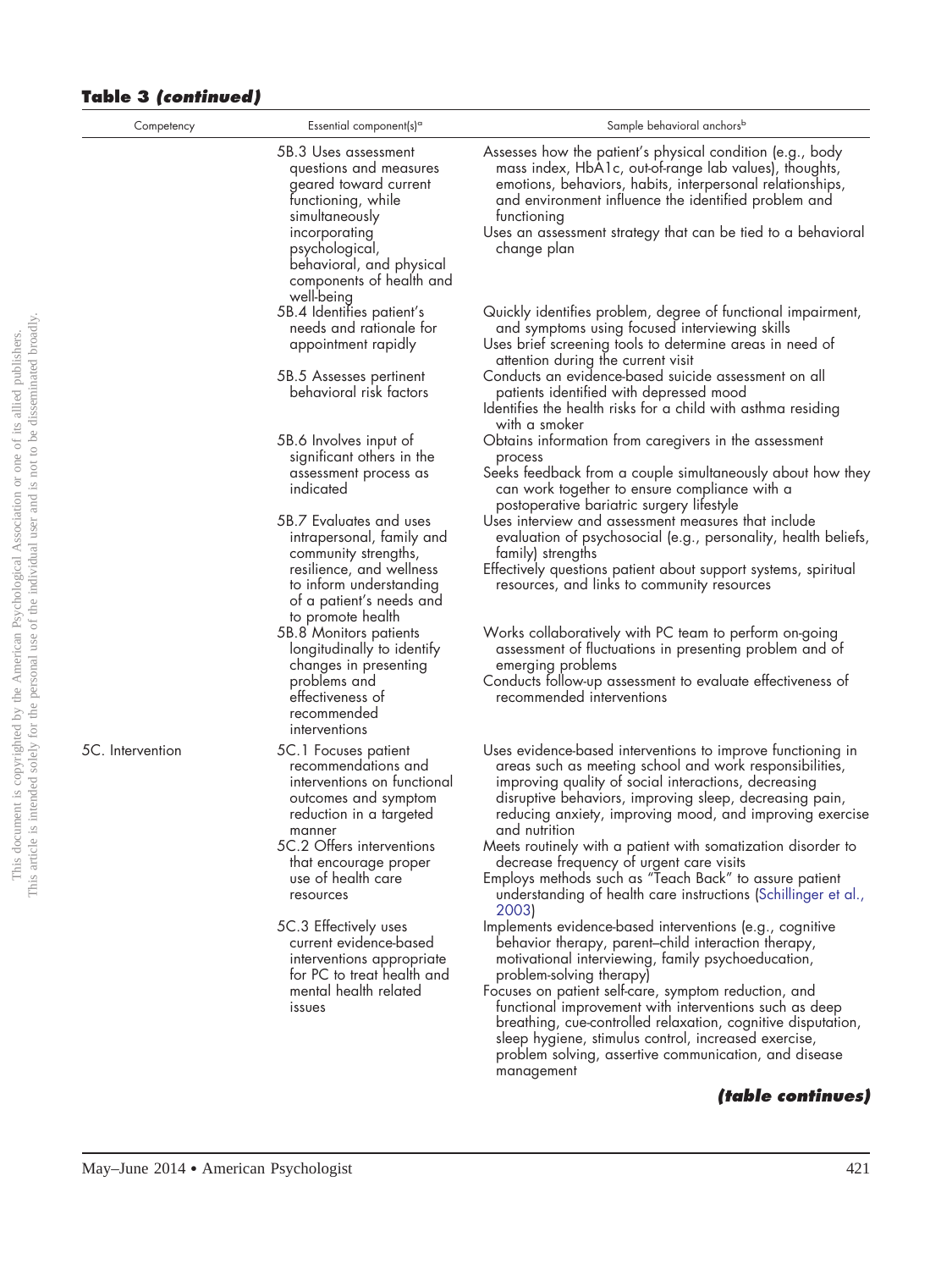| Competency                | Essential component(s) <sup>a</sup>                                                                                                                                                                                                               | Sample behavioral anchors <sup>b</sup>                                                                                                                                                                                                                                                                                                                                                                                                                                            |
|---------------------------|---------------------------------------------------------------------------------------------------------------------------------------------------------------------------------------------------------------------------------------------------|-----------------------------------------------------------------------------------------------------------------------------------------------------------------------------------------------------------------------------------------------------------------------------------------------------------------------------------------------------------------------------------------------------------------------------------------------------------------------------------|
|                           | 5C.4 Offers and solicits<br>evidence-based<br>interventions that can be<br>reinforced and monitored<br>by all PC team members                                                                                                                     | Shares and solicits information about behavioral interventions<br>in a manner that encourages endorsement and support by<br>the PC team (e.g., interventions to increase physical activity<br>by walking 20 minutes daily on 5 out of 7 days, use of<br>relaxation or diaphragmatic breathing 3 times per day and<br>once at bedtime)                                                                                                                                             |
|                           | 5C.5 Uses biopsychosocial<br>model to provide effective<br>patient education and<br>communication                                                                                                                                                 | Effectively engages family members in the intervention<br>Describes to the patient the relevant factors (e.g., physical,<br>behavioral, cognitive, environmental, social) that can affect<br>pain, with consideration of the patient's health literacy<br>level and cultural and religious beliefs<br>Based on the patient's health literacy level and personal<br>history with breast cancer, educates the patient about                                                         |
|                           | 5C.6 Targets evidence-<br>based interventions to<br>improve chronic care<br>management<br>5C.7 Offers interventions<br>that are inclusive of the<br>tamily system                                                                                 | genetic testing for breast cancer and assists the patient in<br>decision making about whether to undergo genetic testing<br>Uses behavioral intervention strategies to improve a patient's<br>diabetes self-management<br>Uses validated parent and teacher observational scales to<br>determine the impact of an ADHD medication trial<br>Involves spouse in nutritional planning for a patient with<br>diabetes<br>Provides psychoeducation and supportive counseling to        |
|                           | 5C.8 Provides responsive<br>care along the continuum<br>of prevention and                                                                                                                                                                         | family caregivers of a patient with Alzheimer's disease<br>Develops psychoeducational materials for common parental<br>concerns<br>Participates in health tairs                                                                                                                                                                                                                                                                                                                   |
|                           | wellness promotion<br>5C.9 Bridges appropriately<br>between behavioral<br>services offered in PC<br>and specialty mental<br>health and community<br>resources                                                                                     | Refers patient to specialty behavioral or mental health care<br>when the intensity of service needed is beyond the scope<br>ot PC<br>Develops efficient, ongoing communication strategies<br>between the PC provider and referral source to insure<br>ongoing collaboration                                                                                                                                                                                                       |
| 5D. Clinical consultation | 5D.1 Assists in the<br>development of<br>standardized and reliable<br>processes for consultative<br>services for PC<br>psychology<br>5D.2 Clarifies, focuses on,<br>and responds to<br>consultation question<br>raised, in an efficient<br>manner | Assists the PC team regarding when and how to incorporate<br>a PC psychologist into the process of care<br>Uses empirical literature to develop parameters for when PC<br>psychology consultations should be triggered (e.g., a<br>diagnosis of chronic pain triggers an evaluation for pain<br>management)<br>Conducts a thorough health record review of the referred<br>patient<br>Includes other PC team members in response to consultation<br>question                      |
|                           | 5D.3 Helps PC team<br>conceptualize challenging<br>patients in a manner that<br>enhances patient care                                                                                                                                             | Collaborates with other PC team members to ensure the<br>entire health care team interacts more effectively and<br>efficiently with patients and their support systems<br>Is readily available to PC team to discuss ways to interact<br>effectively with patients with challenging interpersonal<br>styles (e.g., patients with personality disorders) and<br>complicated cases (e.g., significant comorbidities, family<br>dysfunction, limited intellect, low health literacy) |
|                           | 5D.4 Tailors<br>recommendations to PC<br>work pace and<br>environment                                                                                                                                                                             | Gives PC providers actionable recommendations that are<br>brief, concrete, and evidence-based<br>Provides immediate (e.g., same day), brief feedback to the<br>consulting PC provider, avoiding psychological jargon                                                                                                                                                                                                                                                              |
|                           |                                                                                                                                                                                                                                                   | <i>(table continues)</i>                                                                                                                                                                                                                                                                                                                                                                                                                                                          |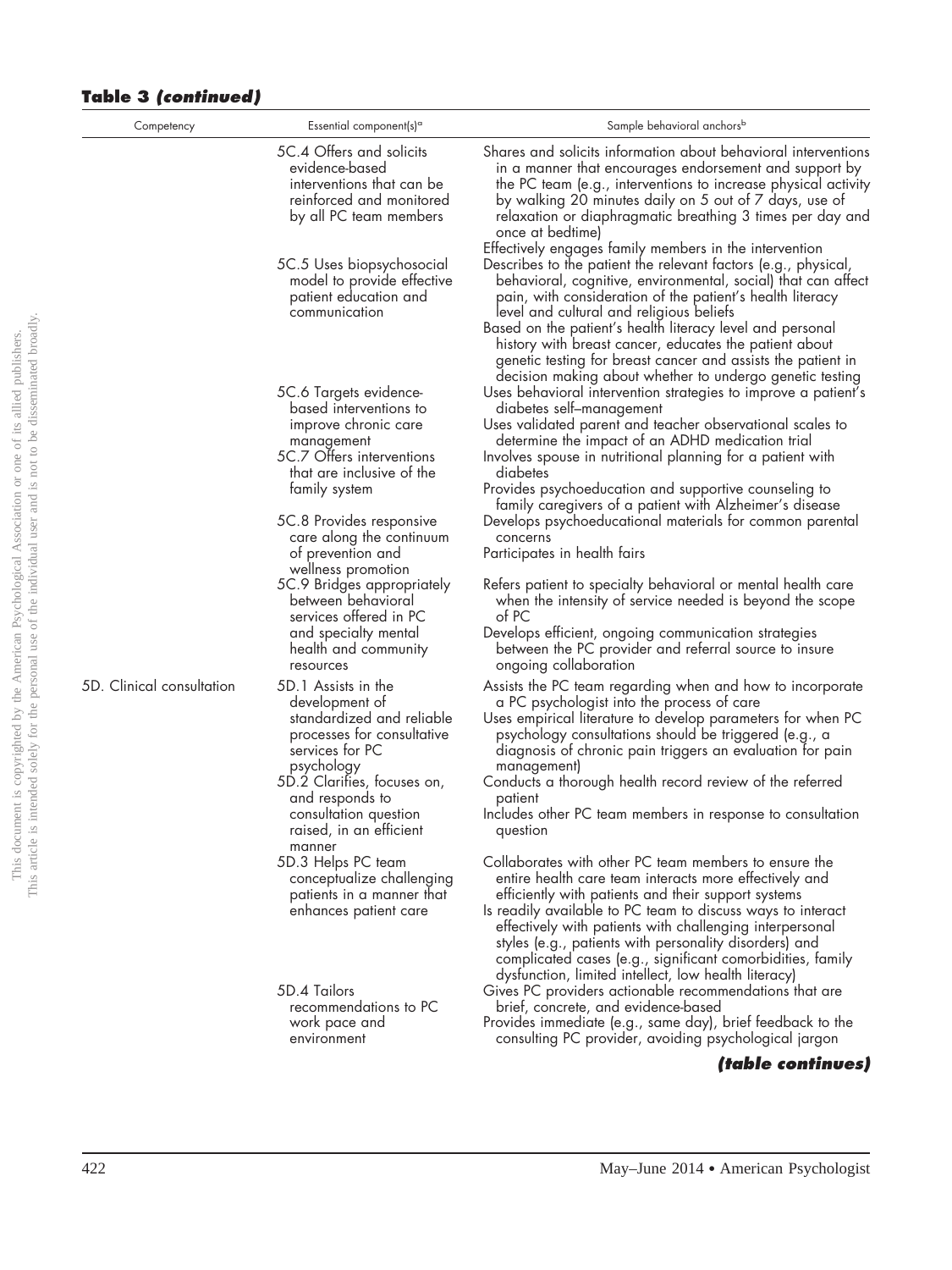| Competency      | Essential component(s) <sup>a</sup>                                                                                                                                                 | Sample behavioral anchors <sup>b</sup>                                                                                                                                                                                                                                                                                                                                                                                                                                      |
|-----------------|-------------------------------------------------------------------------------------------------------------------------------------------------------------------------------------|-----------------------------------------------------------------------------------------------------------------------------------------------------------------------------------------------------------------------------------------------------------------------------------------------------------------------------------------------------------------------------------------------------------------------------------------------------------------------------|
|                 | 5D.5 Follows up with other<br>PC clinicians as indicated<br>5D6 Ensures integrity of the<br>consultation process<br>when algorithm-based                                            | Uses oral and/or written communication effectively<br>Conveys and receives both urgent and routine clinical information<br>to PC team members, using appropriate infrastructure/clinic<br>procedures (e.g., face-to-face, e-mail communication, assigning<br>tasks in EHR, consults, chart notes)<br>Can effectively explain to a patient the rationale for the<br>consultation that has been automatically triggered<br>Completes feedback loop with PC provider following |
|                 | automated triggers for<br>consultation occur                                                                                                                                        | consultation                                                                                                                                                                                                                                                                                                                                                                                                                                                                |
|                 |                                                                                                                                                                                     | Cluster 6: Education                                                                                                                                                                                                                                                                                                                                                                                                                                                        |
| 6A. Teaching    | 6A.1 Understands and is able<br>to apply teaching strategies<br>about PC psychology                                                                                                 | Develops a portfolio of educational strategies to demonstrate<br>and teach PC psychology competencies<br>Develops curriculum and training materials addressing<br>specific psychological and social issues encountered in PC                                                                                                                                                                                                                                                |
|                 | 6A.2 Completes needs<br>assessment and understands<br>teaching approaches used<br>by other health professions<br>about behavioral health<br>issues                                  | Adapts to and is familiar with training models of other PC<br>disciplines<br>Able to coach physicians and staff in patient- and family-<br>centered care behaviors                                                                                                                                                                                                                                                                                                          |
|                 | 6A.3 Knowledge of<br>strategies to evaluate<br>effectiveness of teaching<br>methods and procedures<br>in PC psychology                                                              | Obtains summative and formative feedback<br>Discusses the strengths and weaknesses of different<br>assessment methods                                                                                                                                                                                                                                                                                                                                                       |
|                 | 6A.4 Understands<br>importance of and<br>facilitates teaching of<br>psychology trainees by                                                                                          | Implements opportunities for psychology trainees to observe<br>and participate in clinical activities with other health care<br>professionals<br>Encourages teaching activities for psychology trainees by                                                                                                                                                                                                                                                                  |
|                 | other health care<br>professionals                                                                                                                                                  | physicians and other health care professionals                                                                                                                                                                                                                                                                                                                                                                                                                              |
|                 | 6A.5 Educates and trains<br>psychologists regarding<br>physical and mental health                                                                                                   | Develops materials addressing the natural history of Type 2<br>diabetes from prevention, diagnosis, disease management,<br>and complications                                                                                                                                                                                                                                                                                                                                |
|                 | promotion, disease<br>prevention, and<br>management of acute and<br>chronic disease across the<br>lite span to prepare<br>psychologists for integrated<br>PC in varied settings     | Develops materials addressing the challenges faced by<br>families with a child who has Type 1 diabetes from infancy<br>to young adulthood                                                                                                                                                                                                                                                                                                                                   |
|                 | 6A.6 Participates in the<br>education and training of<br>multiple stakeholders in the<br>larger health care system<br>about PC psychology                                           | Presents at a community health care forum on a common<br>behavioral health issue<br>Provides training to PC team members on the role of<br>psychologists in addressing mental and behavioral health<br>concerns                                                                                                                                                                                                                                                             |
| 6B. Supervision | 6B.1 Understands the<br>ethical, legal, and<br>contextual issues of the<br>supervisor role in PC<br>6B.2 Applies a range of<br>methods to the supervision<br>of psychology trainees | Ensures that PC psychology training program meets all<br>accreditation requirements<br>Outlines competency expectations for PC psychology and<br>regularly provides feedback to trainees on progress<br>Supervises in a variety of ways, including case discussion,<br>direct observation, and precepting<br>Creates opportunities for psychology trainees to receive<br>supervision from colleagues from other disciplines                                                 |

This document is copyrighted by the American Psychological Association or one of its allied publishers.<br>This article is intended solely for the personal use of the individual user and is not to be disseminated broadly. This article is intended solely for the personal use of the individual user and is not to be disseminated broadly. This document is copyrighted by the American Psychological Association or one of its allied publishers.

Note. PC = primary care; IRB = institutional review board; EHR = electronic health record.<br>ª Essential components refer to the knowledge/skills/attitudes that make up the competency. <sup>b</sup> Sample behavioral anchors demonstra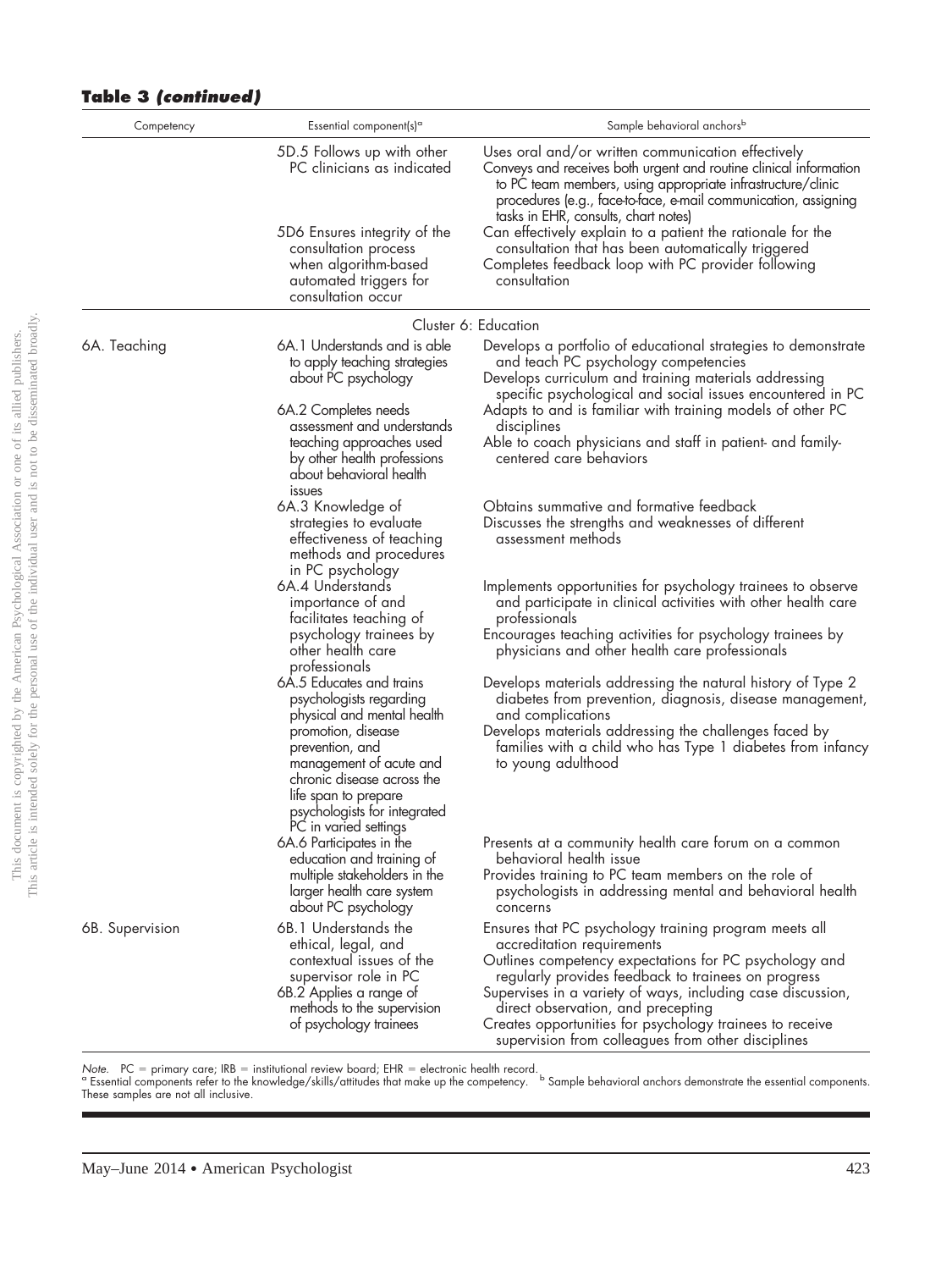*psychological association, to enlist the association's and its lobbyist's support for a meeting with State Representative Blaser, who has a record of putting forward and supporting mental health legislation. The meeting focuses on avenues for psychologists to receive state Medicaid reimbursement for consultation and care coordination services to PC patients. Dr. Weir speaks to Representative Blaser about the valuable, unreimbursed services psychologists provide for PC patients and providers when mental and behavioral health services are integrated in the PC setting, including managing mental illness and enhancing health behavior change. He offers evidence on how this integrated care can help decrease overall health care costs.*

Psychologists working in PC are aware that their work takes place in constantly evolving systems that operate at the local, regional, and national levels. The Systems cluster includes three competencies: interdisciplinary systems (understanding systems of care), leadership and administration, and advocacy.

PC psychologists understand and develop skills in systemic thinking (e.g., appreciating the health care community, cultural, and family contexts). As leaders and administrators, PC psychologists demonstrate and promote effective communication at the staff, clinical, and organizational levels. PC psychologists appreciate that all patient care occurs within multiple, complex interdisciplinary systems and work to improve these systems through advocacy. PC psychologists understand how health care policy affects the clinical, operational, and financial aspects of health care [\(Miller, Mendenhall, & Malik, 2009;](#page-20-36) [Peek, 2008\)](#page-20-37). As the case of Dr. Weir depicts, PC psychologists educate policymakers as advocates for sufficient resources to ensure patient access to mental health services, including psychological services delivered in PC.

#### *Professionalism*

*Dr. Sandy is a psychologist who begins her day with a team huddle at the PC clinic. Her morning includes three initial consultations related to patients dealing with chronic pain, stressrelated hypertension, and postpartum depression. In addition, she sees two follow-up patients: one for poor medical regiment adherence and the other for test anxiety. She consults with two physicians about how they might best address the psychosocial needs of their patients and supervises a psychology trainee regarding an ethical dilemma.*

*After lunch, a clinical pharmacist colleague asks Dr. Sandy for assistance with a patient who has poorly controlled diabetes. Dr. Sandy conducts a brief assessment using a new tool she was trained to use at a continuing education workshop she recently attended. At the end of the day, Dr. Sandy finds the pharmacist to discuss her recommended integrated treatment plan, which has been documented in the patient's electronic health record and shared with other team members. Dr. Sandy and the pharmacist agree to collaborate in the patient's future visits to assist with her diabetes management.*

The Professionalism cluster includes competencies expected for psychologists practicing in PC related to professional values and attitudes; individual, cultural, and disciplinary diversity; ethics; and reflective selfpractice, self-assessment, and self-care.

The PC setting demands a strong professional identity with distinct behaviors and comportment. As a member of a diverse team, PC psychologists must be knowledgeable about the unique culture of the setting and the roles and expectations of other PC team members. PC psychologists convey an attitude of flexibility in terms of putting the patient's needs at the center of care. This means managing time to accommodate interruptions and matching frequency of treatment to the fast-paced environment that is characterized by unpredictable access to space and resources.

The Professionalism cluster also includes competencies that reflect the awareness, sensitivity, and skills necessary to work with diverse populations within the PC setting. The PC psychologist is able to articulate how cultural identities, health beliefs, and illness history impact health behaviors and patients' personal constructions of illness and their attitudes toward the health care system.

Another essential component in the Professionalism cluster is the ability to identify and address the distinctive ethical issues encountered in PC, for example, issues related to informed consent and confidentiality associated with team-based care, such as documenting patient information in the electronic health record (EHR). The PC psychologist identifies relevant patient information that needs to be shared with the PC team and is adept at negotiating with the patient what information will be shared. The PC psychologist is knowledgeable about legal issues associated with health care practice in PC settings, able to address scope of practice concerns, and able to demonstrate understanding of liability issues related to shared care.

The PC setting often places distinct personal and professional demands on psychologists that require reflective practice. Reflective practice is crucial in providing effective patient consultation and treatment, team consultation, and supervision of psychologists and other trainees. Self-awareness and mindfulness (defined as "bringing one's complete attention to the present experience on a moment-to-moment basis," [Marlatt & Kristeller, 1999,](#page-20-38) p. 68) are important when managing the stress associated with the fast-paced setting, unpredictable competing demands, and treating a wide range of patients across the life cycle, many with complex comorbid disorders.

### *Relationships*

*A newly formed patient-centered medical home (PCMH) team was not using daily team huddles prior to seeing their patients. Dr. Chen is the team psychologist, and his conversations with a team nurse indicate she feels overworked and undersupported. Two team physicians have also expressed frustration about a lack of consistency in prescreening. Several patients have mentioned that team members seem unorganized. Dr. Chen decides to discuss his positive experiences with consistent preclinic huddles with team members. He suggests that making a commitment to daily team huddles would improve team job satisfaction, patient satisfaction, and effective delivery of services. He suggests a trial for two weeks of consistent commitment to the huddles and then a reevaluation by team members. Each team member agrees. After*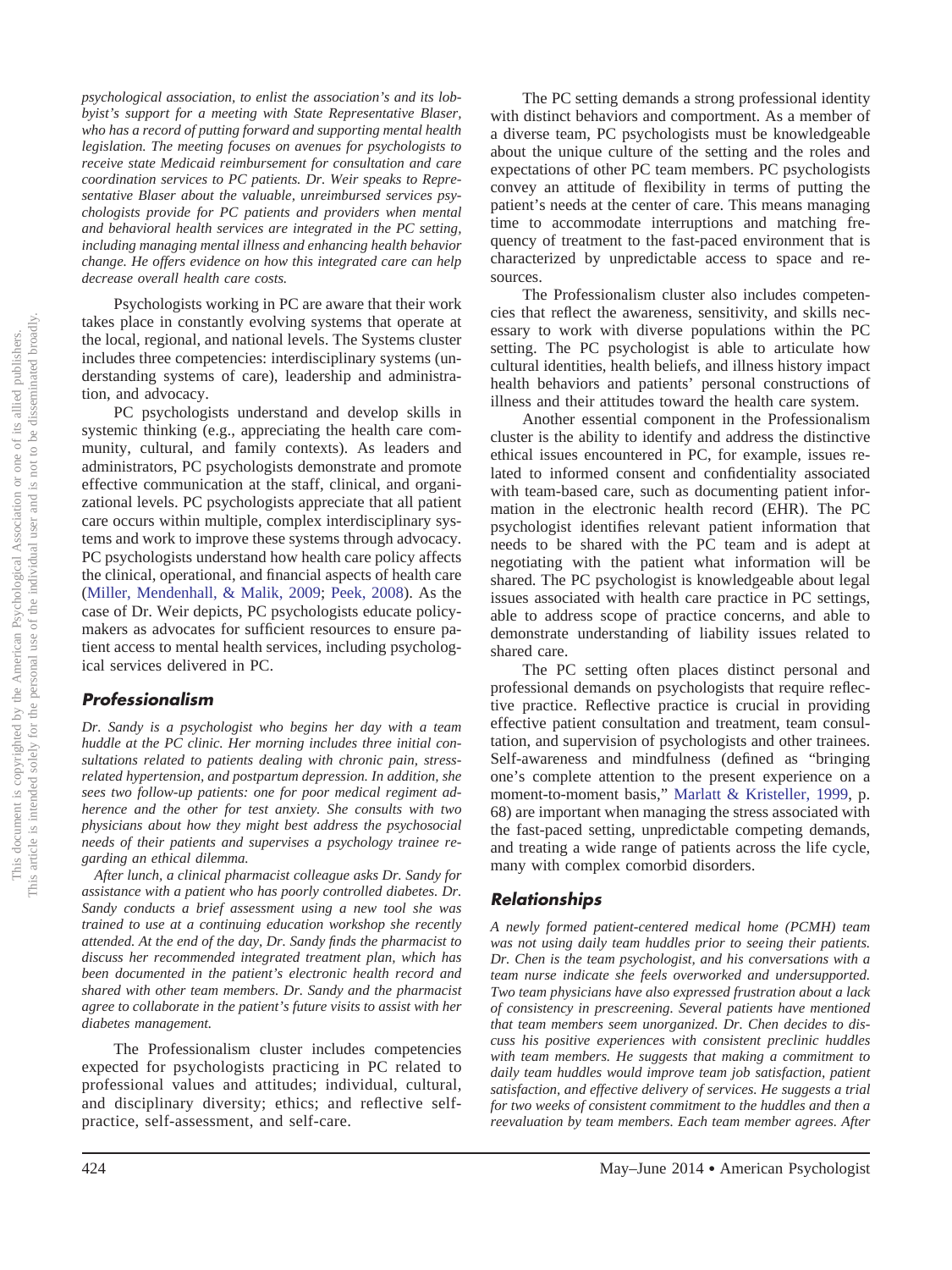The Relationships cluster contains two broad competency domains: interprofessionalism and building and sustaining relationships in PC. Excellent interdisciplinary team care is necessary to achieve higher quality and more cost-effective health care [\(Institute of Medicine, 2001\)](#page-20-22). PC psychologists must excel at collaboration with other health care professionals and contribute to effective team functioning. Knowing one's own and others' professional functions and roles in PC is essential for effective clinical collaboration. Valuing an interprofessional team approach to care, respecting the contributions of all team members, and facilitating positive team functioning are foundational to PC psychology practice. Building and sustaining positive relationships depends on skills in clear and respectful communication with a wide range of audiences, in negotiating conflict, and in promoting shared decision making.

#### *Application*

*Dr. Lien (family physician) pages the team psychologist, Dr. Elmer, for a warm handoff and introduces Dr. Elmer to the patient and reviews the patient's symptoms. Dr. Elmer then interviews the patient, administers the Generalized Anxiety Disorder-7 scale [\(Spitzer, Kroenke, Williams, & Löwe, 2006\)](#page-21-13) and the Alcohol Use Disorders Identification Test [\(Saunders, Aasland,](#page-21-14) [Babor, de la Fuente, & Grant, 1993\)](#page-21-14), and determines that the patient is experiencing panic attacks and insomnia and has an extensive remote substance abuse history unrelated to the current symptoms. Dr. Elmer provides the patient psychoeducation about anxiety and teaches the patient coping skills to manage stress, including deep breathing, and provides education about how sleep and anxiety interact and can negatively impact each other.*

*The patient and Dr. Elmer work collaboratively to develop a treatment plan that has the patient filling out a sleep log and monitoring panic attacks until the next appointment. The patient provides consent for information sharing with the rest of the health care team. Dr. Elmer then documents findings and the treatment plan in the EHR and shares these with Dr. Lien, offering praise for the physician's role in calming this patient and providing good collaborative care (see [Table 1](#page-3-0) for a definition). Dr. Lien and Dr. Elmer also discuss the possible use of medication but ultimately decide not to use medication given the patient's history of substance abuse and the nature of the anxiety.*

Delivering effective, evidence-based interventions in PC requires an expanded set of clinical skills and a paradigm shift about how effective care is delivered. The Application cluster includes four discrete competency areas: practice management, assessment, intervention, and clinical consultation.

Efficient practice management is essential in PC. Psychologists must adapt to the fast pace of the environment and demonstrate the added value of offering behavioral services in the setting. Care must be delivered in a manner that fits the individuals served, the time demands, and the service delivery and financial models of the clinic. The PC psychologist must have the necessary skills to co-interview and co-intervene with other members of the health care team and be comfortable using the EHR and other evidence-based technology designed to enhance service delivery.

Population-based care (see [Table 1](#page-3-0) for a definition) is another essential component of the practice management competency. PC psychologists necessarily adopt a "public health psychologist" hat in addition to their traditional clinical roles. The PC psychologist considers the health of the larger population of which an individual is a representative. Health and illness are viewed as a continuum ranging from prevention and wellness, to subclinical problems, acute symptoms, and chronic disease. The psychologist develops evidenced-based assessment strategies and interventions appropriate for each component of this continuum. This competency highlights the unique flexibility required by PC psychologists in population-based care to shift between health promotion, early intervention with subthreshold problems, and intervention for more serious problems.

The assessment competency of the Application cluster can be characterized as a continuous, flexible, dynamic process. Psychologists offer assessment services at both the individual and population-based levels. These competencies focus on screening and assessment activities that deliver rich clinical information within a focused time frame. The PC psychologist is able to identify the patient's concerns rapidly, early in the appointment, so a plan can be developed to address the patient's needs. Because a health care team follows patients longitudinally over time, the PC psychologist is able to provide different services over time, according to the patient's/family's changing needs, including prevention and wellness services and supporting the patient's areas of strengths and resilience.

Intervention is another key competency in the Application cluster. Mental health conditions are only a part of what psychologists address in PC. In this context, psychologists treat commonly occurring mental health issues (e.g., behavioral problems in children, depression, and anxiety), address unhealthy behaviors (e.g., tobacco use, poor diet, lack of exercise, and substance abuse), and negotiate adherence issues that contribute to the chronic diseases that are leading causes of morbidity and mortality, using evidence-based interventions appropriate to the PC setting. Psychologists also target contributors to excessive health care utilization, such as somatization, and tackle a variety of psychosocial issues (e.g., marital conflict, domestic violence, and bereavement) that often underlie reasons for PC appointments. Focusing patient recommendations and interventions on functional outcomes and symptom reduction in a targeted manner is an essential component of the intervention competency.

Interventions by the PC psychologist are always considered within the contexts of the patient's family system and the care provided by the other team members (e.g., how other team members may reinforce, monitor, and build upon the patient–psychologist treatment plan). Psychologists at times serve as culture brokers, toggling back and forth between translating the biopsychosocial world to the patient and translating the patient's world to the medical team. PC psychologists also know when services appropri-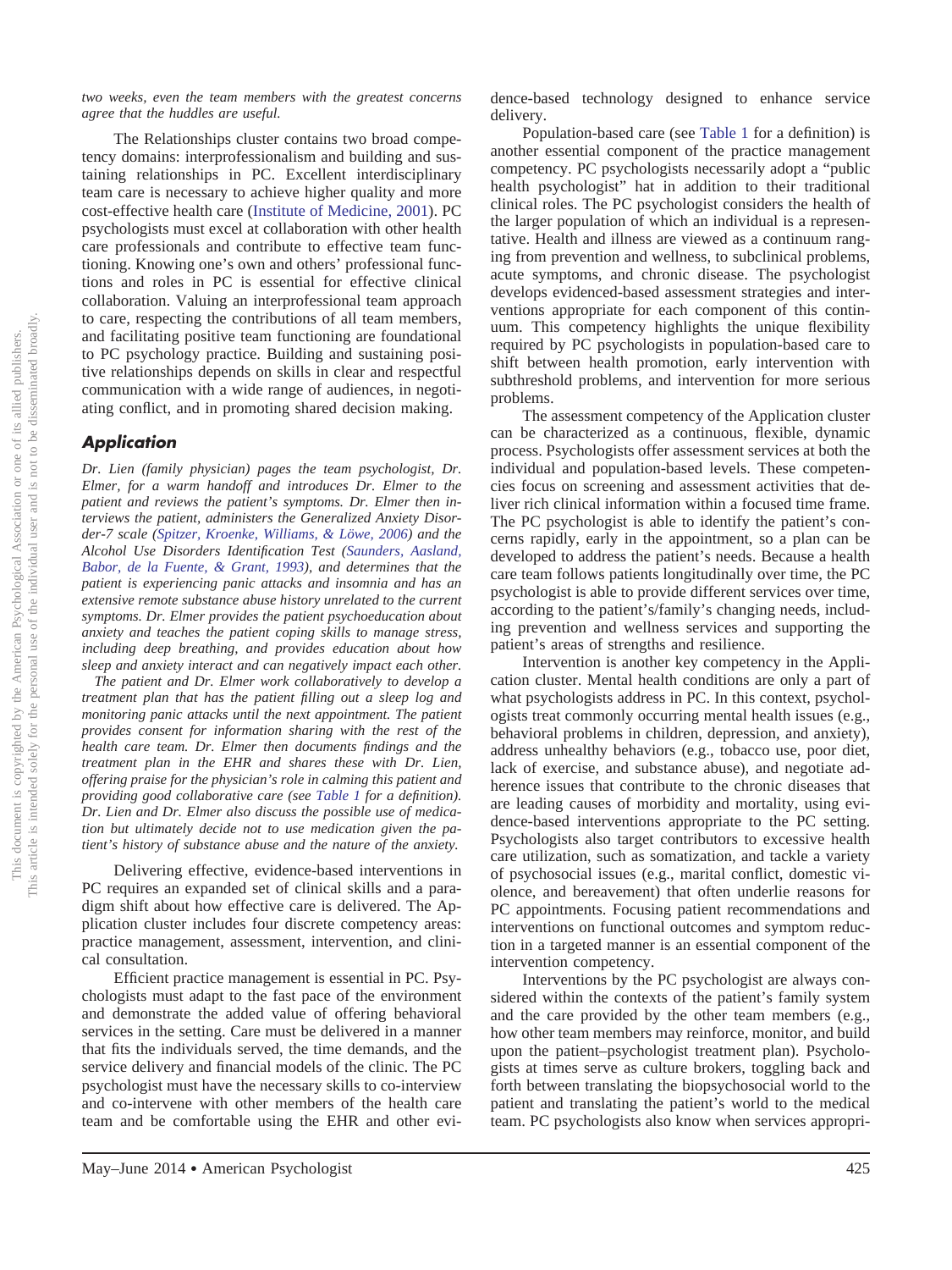Clinical consultation is the fifth competency within the Application cluster. This competency focuses on effectively responding to clinical questions in a manner that is collaborative, team oriented, actionable, and promotes peak scope of practice service delivery. For example, tailoring recommendations to work pace and the PC environment is an essential component of this competency. PC psychologists provide recommendations that are specific, evidencebased, and can be completed in a brief period of time. Because the PC psychologist is part of the fluid, constantly changing PC clinical world, he or she understands that ready availability to other providers is critical to the consultation process as the health care team tries to make sense of complex symptom presentations or challenging patient interpersonal styles, all in the service of enhanced patient care.

#### *Education*

*Dr. Nelson's supervision of a psychology intern rotating in a pediatric integrated care clinic involves didactic training, modeling, and direct observation of patient care. At the start of the rotation, Dr. Nelson assigns readings on evidence-based screening, assessment, and intervention for common behavioral health problems seen in pediatrics as well as PC psychology competencies.*

*Dr. Nelson models how to prepare for patient care by having the intern sit with her before starting clinic. They review patient charts with attention to recent primary care appointments, results of developmental screening procedures, current medications, chronic or acute problems, recent labs, and how the patient and the team want Dr. Nelson to assist with each case. The intern then shadows an experienced pediatrician conducting well-child visits to observe the pace and approach used in PC and assists Dr. Nelson with cases presenting in clinic that day: a toddler who screened positive for developmental concerns, a preschool child experiencing separation anxiety, two brothers who are both struggling with attention problems in school, and an adolescent whose diabetes is poorly controlled. At the end of the day the intern and Dr. Nelson discuss how the work aligns with the PC psychology competencies.*

Teaching and supervision encompass the two core competencies in the Education cluster. Teaching is a critical role of psychologists in PC settings and encompasses the training of both psychologists and members of other disciplines in implementation of psychological services as part of PC integrated care. PC psychologists are able to complete a needs assessment of students, create from this assessment appropriate learning opportunities, and use teaching methods from other health professions as well as their own. A PC psychologist may be expected to contribute to a medical resident's developing competencies required by the [Accreditation Coun](#page-19-14)[cil for Graduate Medical Education \(2010;](#page-19-14) i.e., patient care, medical knowledge, practice-based learning and improvement, systems-based practice, professionalism, and interpersonal skills and communication).

PC psychologists also evaluate the effectiveness of their teaching approaches through the use of summative and formative feedback processes in order to continually

improve. They maximize the learning of their students by facilitating opportunities for training from other health care professionals. These may include opportunities for psychology trainees to observe and participate in clinical activities with other health care professionals such as physicians, clinical pharmacists, nurses, social workers, care managers, and dietitians. PC psychologists train others not only in the treatment of mental health disorders but also in behavioral health interventions focused on health promotion and disease prevention. Finally, PC psychologists serve as educators for health care providers systemwide, increasing understanding about the role of psychological service delivery within integrated care. PC psychologists understand the ethical, legal, and contextual issues of the supervisory role. These include clear expectations of competencies for PC trainees and regular feedback on progress in competency acquisition. Supervision is provided in a variety of formats, including case discussion, direct observation, and precepting, depending on the unique needs of each trainee and each learning context.

# **Discussion**

Over the next decade, there will be expanding opportunities for psychologists to work in PC in fulfilling jobs that have substantial impact on the delivery of health services, the education and training of other health professionals, and health care reform. The distinct elements of the PC setting—the diversity of patients with a range of undiagnosed problems, and the biopsychosocial nature of these problems— offer psychologists an opportunity to provide needed and effective services for a wide range of patients and their families. Psychologists will be expected to have the skill set to address a wide variety of issues and problems in addition to patient mental health concerns: wellness, prevention, and health promotion; acute and chronic condition management; family participation; care coordination; and ways to improve access. Psychologists will be providing services for a higher volume of patients as more individuals are insured in 2014 with the implementation of the [Patient Protection and Affordable Care Act \(2010\).](#page-20-39) They will need to be competent in team-based care and able to focus on linkages between health and behavior to meet societal needs, including providing services to an increasingly diverse and aging population.

Unfortunately, current educational models and curricula used by many graduate psychology training programs fail to prepare the next generation for providing services in medical settings, especially the rapid-paced PC world. Without a shift in training program focus and postdoctoral continuing education, most psychologists will not have the appropriate skills to effectively work in PC. Likewise, practicing psychologists must be able to evaluate the extent to which they have the knowledge and skills to work in new practice areas and must seek continuing professional development to address competency deficiencies [\(APA,](#page-19-15) [2010\)](#page-19-15).

The PC psychology competencies presented in this article were articulated by an interorganizational work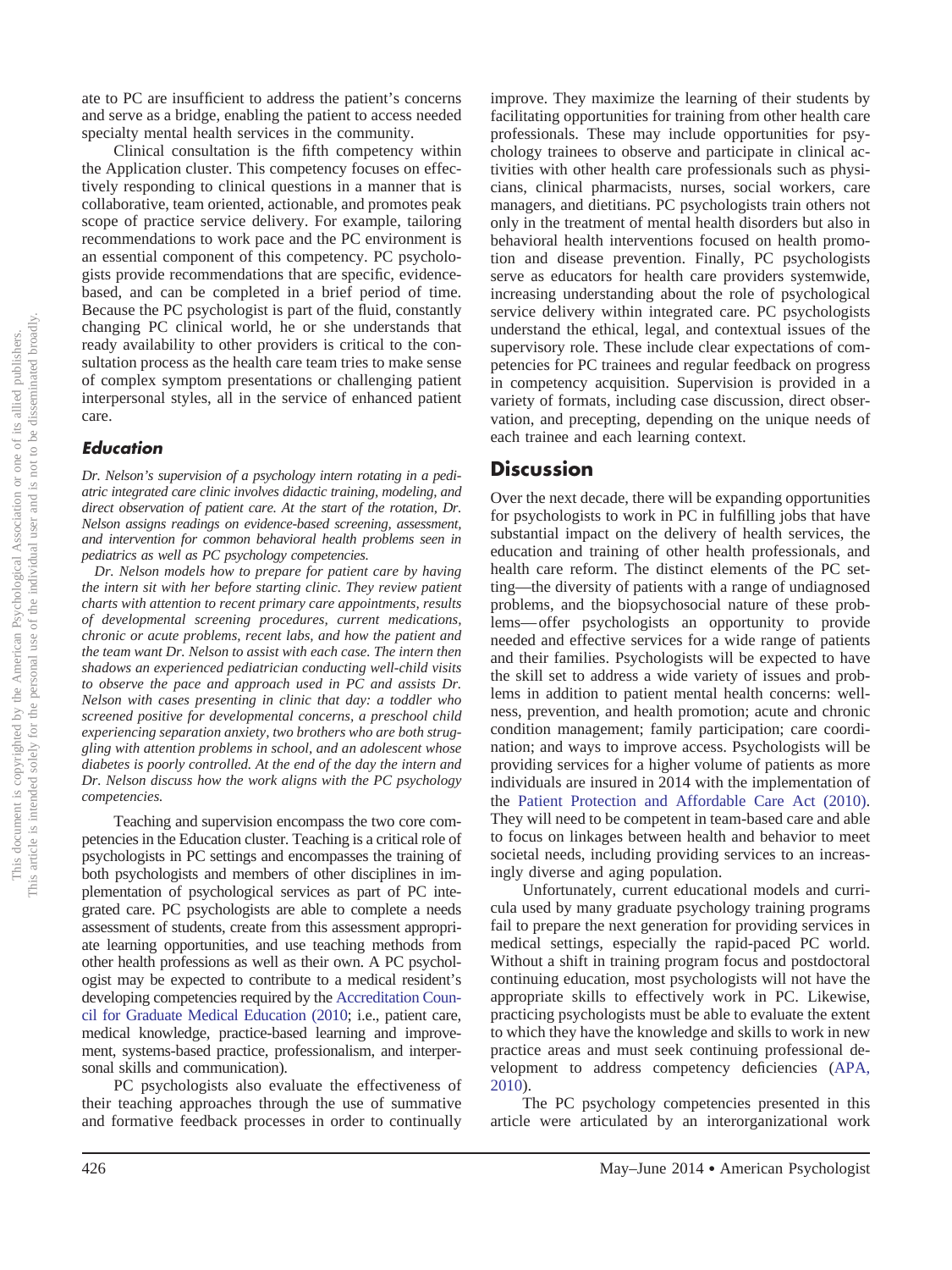group and incorporate the perspectives of multiple entities invested in psychological practice within PC. It is expected that the competencies articulated can provide a guide for multiple stakeholders. These include not only psychology graduate training programs, faculty, clinical supervisors, and students who wish to ensure that psychology education and training programs are appropriately preparing the next generation for service in integrated interdisciplinary PC but also psychologists who wish to develop skills for PC practice and need a guide for continuing education and professional development. Other stakeholders who may find this articulation of PC psychology competencies useful include clinical and administrative health care leaders and other health care professionals interested in the unique role a PC psychologist can play in PC comprehensive service delivery as well as scientists engaged in needed clinical and educational research and program evaluation to inform educational and clinical policy in the PC setting.

While this competency document provides a roadmap for the near future, it remains a living document to be reexamined at frequent intervals in order to be responsive to the changing health care landscape and evolving opportunities for psychology within collaborative and comprehensive patient care.

# **Conclusion**

The current focus in the United States on health care delivery in the PC setting arises out of a desire to enhance quality care and improve patient outcomes. PC is organizing around team-based care, including psychologists and other behavioral health professionals. It is essential that practicing psychologists understand the mission and scope of newer models of integrated PC being developed in the United States, including accountable care organizations (ACOs; see [Table 1\)](#page-3-0) and patient-centered medical homes (PCMHs; see [Table 1](#page-3-0) as well as other publications such as [Centers for Medicare and Medicaid Services, 2013;](#page-20-40) [Nut](#page-20-41)[ting et al., 2011\)](#page-20-41).

Practicing psychologists need to be competent in direct clinical service delivery in PC and able to teach other health care disciplines about the unique contributions psychologists can make to integrated PC. Psychologists must be competent in designing research protocols, developing and evaluating behavioral services within PC settings, and serving as administrators and leaders in the health care system of tomorrow. Professional psychology has the opportunity to expand and enhance the breadth and quality of services delivered to the public in the PC setting, providing easy access to expert behavioral health interventions. It is incumbent upon the profession to ensure that psychologists expand their training and skill sets so they are viable, important, and competent team players in PC. PC will certainly be the venue in which the highest percentages of mental health services are provided in the U.S. health care system. Shifting psychological services to PC is critical if patients are to have ready access to high-quality evidencebased psychological services in a destigmatized environment. Graduate and postdoctoral education in professional

psychology must change if it is to ensure that psychologists have the necessary competencies to take their rightful place in integrated interdisciplinary PC. Failure to make this change will leave psychologists out of mainstream 21stcentury health care; the void will certainly be filled by other mental health providers.

#### **REFERENCES**

- <span id="page-19-14"></span>Accreditation Council for Graduate Medical Education. (2010). *Common program requirements*. Retrieved from [http://www.acgme.org/acg](www.acgme.org/acgmeweb/Portals/0/dh_dutyhoursCommonPR07012007.pdf) [meweb/Portals/0/dh\\_dutyhoursCommonPR07012007.pdf](www.acgme.org/acgmeweb/Portals/0/dh_dutyhoursCommonPR07012007.pdf)
- <span id="page-19-3"></span>Agency for Healthcare Research and Quality. (n.d.). *Comprehensive care*. Retrieved from [http://pcmh.ahrq.gov/page/comprehensive-care](pcmh.ahrq.gov/page/comprehensive-care)
- <span id="page-19-11"></span>Air Force Medical Operations Agency, Mental Health Division/SGHW. (2011a). *Primary behavioral health care services: Practice manual version 2.0*. Retrieved from [http://www.integration.samhsa.gov/images/](www.integration.samhsa.gov/images/res/2011%20BHOP%20Manual%20-%20PDF,%207.28%20updates.pdf) [res/2011%20BHOP%20Manual%20-%20PDF,%207.28%20updates.pdf](www.integration.samhsa.gov/images/res/2011%20BHOP%20Manual%20-%20PDF,%207.28%20updates.pdf)
- <span id="page-19-12"></span>Air Force Medical Operations Agency, Mental Health Division/SGHW. (2011b). *Primary behavioral health care services: Appendices to practice manual version 2.0*. Retrieved from [http://www.integration.samhs](www.integration.samhsa.gov/images/res/2011%20BHOP%20Appendices,%207.28%20updates.pdf) [a.gov/images/res/2011%20BHOP%20Appendices,%207.28%20updates.pdf](www.integration.samhsa.gov/images/res/2011%20BHOP%20Appendices,%207.28%20updates.pdf)
- <span id="page-19-9"></span>American Academy of Family Physicians, American Academy of Pediatrics, American College of Physicians, & American Osteopathic Association. (2007). *Joint principles of the patient-centered medical home*. Retrieved from [http://www.medicalhomeinfo.org/downloads/](www.medicalhomeinfo.org/downloads/pdfs/jointstatement.pdf) [pdfs/jointstatement.pdf](www.medicalhomeinfo.org/downloads/pdfs/jointstatement.pdf)
- <span id="page-19-15"></span>American Psychological Association. (2010). *Ethical principles of psychologists and code of conduct* (2002, Amended June 1, 2010). Retrieved from [http://www.apa.org/ethics/code/index.aspx](www.apa.org/ethics/code/index.aspx)
- <span id="page-19-13"></span>American Psychological Association Board of Educational Affairs. (2011). *Report of the Primary Care Training Task Force to the APA Board of Educational Affairs*. Retrieved from [http://www.apa.org/ed/](www.apa.org/ed/graduate/task-force-report.pdf) [graduate/task-force-report.pdf](www.apa.org/ed/graduate/task-force-report.pdf)
- <span id="page-19-5"></span>American Psychological Association Practice Organization. (2005). *The health and behavior assessment and intervention CPT codes*. Retrieved from [http://www.apapracticecentral.org/reimbursement/billing/health](www.apapracticecentral.org/reimbursement/billing/health-behavior.aspx)[behavior.aspx](www.apapracticecentral.org/reimbursement/billing/health-behavior.aspx)
- <span id="page-19-8"></span>Andrews, L. B., & Burruss, J. W. (2004). *Core competencies for psychiatric education: Defining, teaching, and assessing resident competence*. Washington, DC: American Psychiatric Association.
- <span id="page-19-10"></span>Association of American Medical Colleges. (1999). Contemporary issues in medicine—Medical informatics and population health: Report II of the Medical School Objectives Project. *Academic Medicine, 74,* 130 – 141. [doi:10.1097/00001888-199902000-00012](http://dx.doi.org/10.1097/00001888-199902000-00012)
- <span id="page-19-7"></span>Barlow, S. H. (2012). Application of the competency model to groupspecialty practice. *Professional Psychology: Research and Practice, 43,* 442– 451. [doi:10.1037/a0029090](http://dx.doi.org/10.1037/a0029090)
- <span id="page-19-2"></span>Belnap, B. H., Kuebler, J., Upshur, C., Kerber, K., Mockrin, D. R., Kilbourne, A. M., & Rollman, B. L. (2006). Challenges of implementing depression care management in the primary care setting. *Administration and Policy in Mental Health and Mental Health Services Research, 33,* 65–75. [doi:10.1007/s10488-005-4237-z](http://dx.doi.org/10.1007/s10488-005-4237-z)
- <span id="page-19-4"></span>Blount, A. (2003). Integrated primary care: Organizing the evidence. *Families, Systems, & Health, 21,* 121–133. [doi:10.1037/1091-7527.21](http://dx.doi.org/10.1037/1091-7527.21.2.121) [.2.121](http://dx.doi.org/10.1037/1091-7527.21.2.121)
- <span id="page-19-6"></span>Blount, A., Schoenbaum, M., Kathol, R., Rollman, B. L., Thomas, M., O'Donohue, W., & Peek, C. J. (2007). The economics of behavioral health services in medical settings: A summary of the evidence. *Professional Psychology: Research and Practice, 38,* 290 –297. [doi:](http://dx.doi.org/10.1037/0735-7028.38.3.290) [10.1037/0735-7028.38.3.290](http://dx.doi.org/10.1037/0735-7028.38.3.290)
- <span id="page-19-1"></span>Brown Levey, S. M., Miller, B. F., & deGruy, F. V. (2012). Behavioral health integration: An essential element of population-based healthcare redesign. *Translational Behavioral Medicine, 2,* 364 –371. [doi:10.1007/](http://dx.doi.org/10.1007/s13142-012-0152-5) [s13142-012-0152-5](http://dx.doi.org/10.1007/s13142-012-0152-5)
- <span id="page-19-0"></span>Butler, M., Kane, R. L., McAlpine, D., Kathol, R. G., Fu, S. S., Hagedorn, H., & Wilt, T. J. (2008). *Integration of mental health/substance abuse and primary care* (Evidence Report/Technology Assessment No. 173, AHRQ Publication No. 09-E003). Rockville, MD: Agency for Healthcare Research and Quality.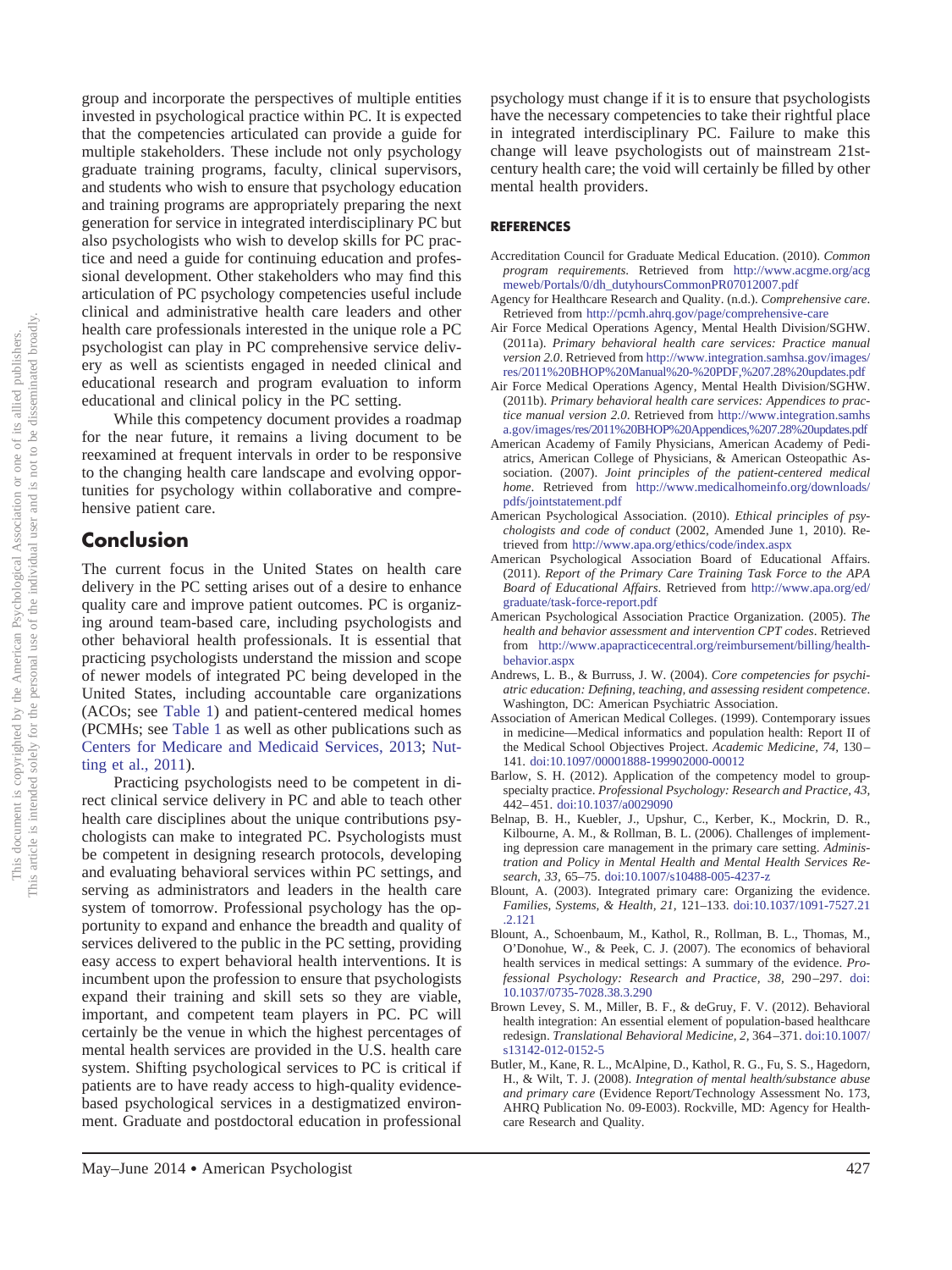- <span id="page-20-40"></span>Centers for Medicare and Medicaid Services. (2013). *Accountable care organizations (ACO)*. Retrieved from [http://cms.hhs.gov/Medicare/](cms.hhs.gov/Medicare/Medicare-Fee-for-Service-Payment/ACO/index.html) [Medicare-Fee-for-Service-Payment/ACO/index.html](cms.hhs.gov/Medicare/Medicare-Fee-for-Service-Payment/ACO/index.html)
- <span id="page-20-3"></span>Collins, C., Hewson, D. L., Munger, R., & Wade, T. (2010). *Evolving models of behavioral health integration in primary care*. New York, NY: Milbank Memorial Fund.
- <span id="page-20-2"></span>Croghan, T. W., & Brown, J. D. (2010). *Integrating mental health treatment into the patient centered medical home* (AHRQ Publication No. 10-0084-EF). Rockville, MD: Agency for Healthcare Research and Quality.
- <span id="page-20-17"></span>Daly, E. J., III, Doll, B., Schulte, A. C., & Fenning, P. (2011). The competencies initiative in American professional psychology: Implications for school psychology preparation. *Psychology in the Schools, 48,* 872– 886. [doi:10.1002/pits.20603](http://dx.doi.org/10.1002/pits.20603)
- <span id="page-20-4"></span>Derven, M. (2008). Lessons learned: Using competency models to target training needs. *Training and Development*, 62, 68-73.
- <span id="page-20-1"></span>Dickinson, W. P., & Miller, B. F. (2010). Comprehensiveness and continuity of care and the inseparability of mental and behavioral health from the patient-centered medical home. *Families, Systems, & Health, 28,* 348 –355. [doi:10.1037/a0021866](http://dx.doi.org/10.1037/a0021866)
- <span id="page-20-0"></span>Engel, G. L. (1977). The need for a new medical model: The challenge for biomedicine. *Science, 196,* 129 –136. [doi:10.1126/science.847460](http://dx.doi.org/10.1126/science.847460)
- <span id="page-20-7"></span>Fouad, N. A., & Grus, C. L. (in press). Competency-based education and training in professional psychology. In N. Kaslow & B. Johnson (Eds.), *Oxford handbook of education and training in professional psychology*. New York, NY: Oxford University Press.
- <span id="page-20-8"></span>Fouad, N. A., Grus, C. L., Hatcher, R. L., Kaslow, N. J., Hutchings, P. S., Madson, M.,... Crossman, R. E. (2009). Competency benchmarks: A developmental model for understanding and measuring competence in professional psychology. *Training and Education in Professional Psychology*. *3*(4, Suppl.), S5–S26. [doi:10.1037/a0015832](http://dx.doi.org/10.1037/a0015832)
- <span id="page-20-14"></span>France, C. R., Masters, K. S., Belar, C. D., Kerns, R. D., Klonoff, E. A., Larkin, K. T.,... Thorn, B. E. (2008). Application of the competency model to clinical health psychology. *Professional Psychology: Research and Practice, 39,* 573–580. [doi:10.1037/0735-7028.39.6.573](http://dx.doi.org/10.1037/0735-7028.39.6.573)
- <span id="page-20-35"></span>Glasgow, R. E., Emont, S., & Miller, D. C. (2006). Assessing delivery of the five 'As' for patient-centered counseling. *Health Promotion International, 21,* 245–255. [doi:10.1093/heapro/dal017](http://dx.doi.org/10.1093/heapro/dal017)
- <span id="page-20-18"></span>Green, M. L. Aagaard, E. M., Caverzagie, K. J., Chick, D. A., Homboe, E., Kane, G., Smith, C. D., & Lobst, W. (2009). Charting the road to competence: Developmental milestones for internal medicine residency training. *Journal of Graduate Medical Education, 1,* 5–20. [doi:10.4300/](http://dx.doi.org/10.4300/01.01.0003) [01.01.0003](http://dx.doi.org/10.4300/01.01.0003)
- <span id="page-20-15"></span>Hannay, H. J., Bieliauskas, L., Crosson, B. A., Hammeke, T. A., Hamsher, K. deS., & Koffler, S. (1998). Proceedings of the Houston Conference on Specialty Education and Training in Clinical Neuropsychology [Special issue]. *Archives of Clinical Neuropsychology, 13*(2).
- <span id="page-20-9"></span>Hatcher, R. L., Fouad, N. A., Grus, C. L., Campbell, L. F., McCutcheon, S. R., & Leahy, K. L. (2013). Competency benchmarks: Practical steps toward a culture of competence. *Training and Education in Professional Psychology, 7,* 84 –91. [doi:10.1037/a0029401](http://dx.doi.org/10.1037/a0029401)
- <span id="page-20-10"></span>Health Service Psychology Education Collaborative. (2013). Professional psychology in health care services: A blueprint for education and training. *American Psychologist, 68,* 411– 426. [doi:10.1037/a0033265](http://dx.doi.org/10.1037/a0033265)
- <span id="page-20-19"></span>Hicks, P. J., Schumacher, D. J., Benson, B. J., Burke, A. E., Englander, R., Guralnick, S., Ludwig, S., & Carraccio, C. (2010). The pediatric milestones: Conceptual framework, guiding principles, and approach to development. *Journal of Graduate Medical Education*, 2, 410-418. [doi:10.4300/JGME-D-10-00126.1](http://dx.doi.org/10.4300/JGME-D-10-00126.1)
- <span id="page-20-27"></span>Hunter, C. L., & Goodie, J. L. (2010). Operational and clinical components for integrated collaborative behavioral healthcare in the patientcentered medical home. *Families, Systems, & Health, 28,* 308 –321. [doi:10.1037/a0021761](http://dx.doi.org/10.1037/a0021761)
- <span id="page-20-32"></span>Institute for Health Care Improvement. (2011). *Plan-Do-Study-Act (PDSA) worksheet*. Retrieved from [http://www.ihi.org/knowledge/](www.ihi.org/knowledge/Pages/Tools/PlanDoStudyActWorksheet.aspx) [Pages/Tools/PlanDoStudyActWorksheet.aspx](www.ihi.org/knowledge/Pages/Tools/PlanDoStudyActWorksheet.aspx)
- <span id="page-20-28"></span>Institute of Medicine. (1994). *Defining primary care: An interim report*. Washington DC: National Academy Press.
- <span id="page-20-21"></span>Institute of Medicine. (2000). *To err is human: Building a safer health system*. Washington, DC: National Academies Press.
- <span id="page-20-22"></span>Institute of Medicine. (2001). *Crossing the quality chasm: A new health system for the 21st century*. Washington, DC: National Academies Press.
- <span id="page-20-23"></span>Institute of Medicine. (2003). *Health professions education: A bridge to quality* (A. C. Greiner, & E. Knebel, Eds.). Washington, DC: National Academies Press.
- <span id="page-20-24"></span>Interprofessional Education Collaborative Expert Panel. (2011). *Core competencies for interprofessional collaborative practice: Report of an expert panel*. Washington, DC: Author. Retrieved from [http://www](www.aacn.nche.edu/education-resources/ipecreport.pdf) [.aacn.nche.edu/education-resources/ipecreport.pdf](www.aacn.nche.edu/education-resources/ipecreport.pdf)
- <span id="page-20-11"></span>Jackson, Y., Wu, Y. P., Aylward, B. S., & Roberts, M. C. (2012). Application of the competency cube model to clinical child psychology. *Professional Psychology: Research and Practice, 43,* 432– 441. [doi:](http://dx.doi.org/10.1037/a0030007) [10.1037/a0030007](http://dx.doi.org/10.1037/a0030007)
- <span id="page-20-30"></span>Kaslow, N. J. (2004). Competencies in professional psychology. *American Psychologist, 59,* 774 –781. [doi:10.1037/0003-066X.59.8.774](http://dx.doi.org/10.1037/0003-066X.59.8.774)
- <span id="page-20-29"></span>Kaslow, N. J., Dunn, S. E., & Smith, C. O. (2008). Competencies for psychologists in academic health centers (AHCs). *Journal of Clinical Psychology in Medical Settings, 15,* 18 –27. [doi:10.1007/s10880-008-](http://dx.doi.org/10.1007/s10880-008-9094-y) [9094-y](http://dx.doi.org/10.1007/s10880-008-9094-y)
- <span id="page-20-31"></span>Kindig, D., & Stoddard, G. (2003). What is population health? *American Journal of Public Health, 93, 3*, 380 –383. [doi:10.2105/AJPH.93.3.380](http://dx.doi.org/10.2105/AJPH.93.3.380)
- <span id="page-20-12"></span>Knight, B. G., Karel, M. J., Hinrichsen, G. A., Qualls, S. H., & Duffy, M. (2009). Pikes Peak model for training in professional geropsychology. *American Psychologist, 64,* 205–214. [doi:10.1037/a0015059](http://dx.doi.org/10.1037/a0015059)
- <span id="page-20-33"></span>Levinson, W. A., & Rerick, R. A. (2002). *Lean enterprise: A synergistic approach to minimizing waste*. Milwaukee, WI: ASQ Quality Press.
- <span id="page-20-38"></span>Marlatt, G. A., & Kristeller, J. L. (1999). Mindfulness and meditation. In W. R. Miller (Ed.), *Integrating spirituality into treatment: Resources for practitioners* (pp. 67-84). Washington, DC: American Psychological Association. [doi:10.1037/10327-004](http://dx.doi.org/10.1037/10327-004)
- <span id="page-20-5"></span>McClelland, D. C. (1973). Testing for competence rather than for intelligence. *American Psychologist, 28,* 1–14. [doi:10.1037/h0034092](http://dx.doi.org/10.1037/h0034092)
- <span id="page-20-25"></span>McDaniel, S., Belar, C., Schroeder, C., Hargrove, D., & Freeman, E. (2002). A training curriculum for professional psychologists in primary care. *Professional Psychology: Research and Practice, 33,* 65–72. [doi:10.1037/0735-7028.33.1.65](http://dx.doi.org/10.1037/0735-7028.33.1.65)
- <span id="page-20-26"></span>McDaniel, S. H., Hargrove, D. S., Belar, C. D., Schroeder, C. S., & Freeman, E. L. (2004). Recommendations for education and training in primary care psychology. In R. G. Frank, S. H. McDaniel, J. H. Bray, & M. Heldring (Eds.), *Primary care psychology* (pp. 63–92). Washington, DC: American Psychological Association. [doi:10.1037/10651-](http://dx.doi.org/10.1037/10651-004) [004](http://dx.doi.org/10.1037/10651-004)
- <span id="page-20-36"></span>Miller, B. F., Mendenhall, T. J., & Malik, A. D. (2009). Integrated primary care: An inclusive three-world view through process metrics and empirical discrimination. *Journal of Clinical Psychology in Medical Settings, 16,* 21–30. [doi:10.1007/s10880-008-9137-4](http://dx.doi.org/10.1007/s10880-008-9137-4)
- <span id="page-20-13"></span>Molinari, V. (2012). Application of the competency model to geropsychology. *Professional Psychology: Research and Practice, 43,* 403– 409. [doi:10.1037/a0026548](http://dx.doi.org/10.1037/a0026548)
- <span id="page-20-16"></span>Murdock, N. L., Alcorn, J., Heesacker, M., & Stoltenberg, C. (1998). Model training program in counseling psychology. *The Counseling Psychologist, 26,* 658 – 672. [doi:10.1177/0011000098264008](http://dx.doi.org/10.1177/0011000098264008)
- <span id="page-20-20"></span>National Association of Social Workers. (2005). *NASW standards for social work practice in health care settings*. Retrieved from [http://](socialworkers.org/practice/standards/NASWHealthCareStandards.pdf) <socialworkers.org/practice/standards/NASWHealthCareStandards.pdf>
- <span id="page-20-6"></span>Nelson, P. D. (2007). Striving for competence in the assessment of competence: Psychology's professional education and credentialing journey of public accountability. *Training and Education in Professional Psychology, 1*(1), 3–12. [doi:10.1037/1931-3918.1.1.3](http://dx.doi.org/10.1037/1931-3918.1.1.3)
- <span id="page-20-41"></span>Nutting, P. A., Crabtree, B. F., Miller, W. L., Stange, K. C., Stewart, E., & Jaén, C. (2011). Transforming physician practices to patient-centered medical homes: Lessons from the National Demonstration Project. *Health Affairs, 30,* 439 – 445. [doi:10.1377/hlthaff.2010.0159](http://dx.doi.org/10.1377/hlthaff.2010.0159)
- <span id="page-20-34"></span>Panagar F. (2009). 360 degree performance appraisal. *MBA Articles*. Retrieved from [http://www.mbaarticles.com/360-degree-performance](www.mbaarticles.com/360-degree-performance-appraisal/)[appraisal/](www.mbaarticles.com/360-degree-performance-appraisal/)
- <span id="page-20-39"></span>Patient Protection and Affordable Care Act, Pub. L. No: 111–148, 124 Stat. 119. (2010). Retrieved from [http://www.gpo.gov/fdsys/pkg/](www.gpo.gov/fdsys/pkg/PLAW-111publ148/pdf/PLAW-111publ148.pdf) [PLAW-111publ148/pdf/PLAW-111publ148.pdf](www.gpo.gov/fdsys/pkg/PLAW-111publ148/pdf/PLAW-111publ148.pdf)
- <span id="page-20-37"></span>Peek, C. J. (2008). Planning care in the clinical, operational, and financial